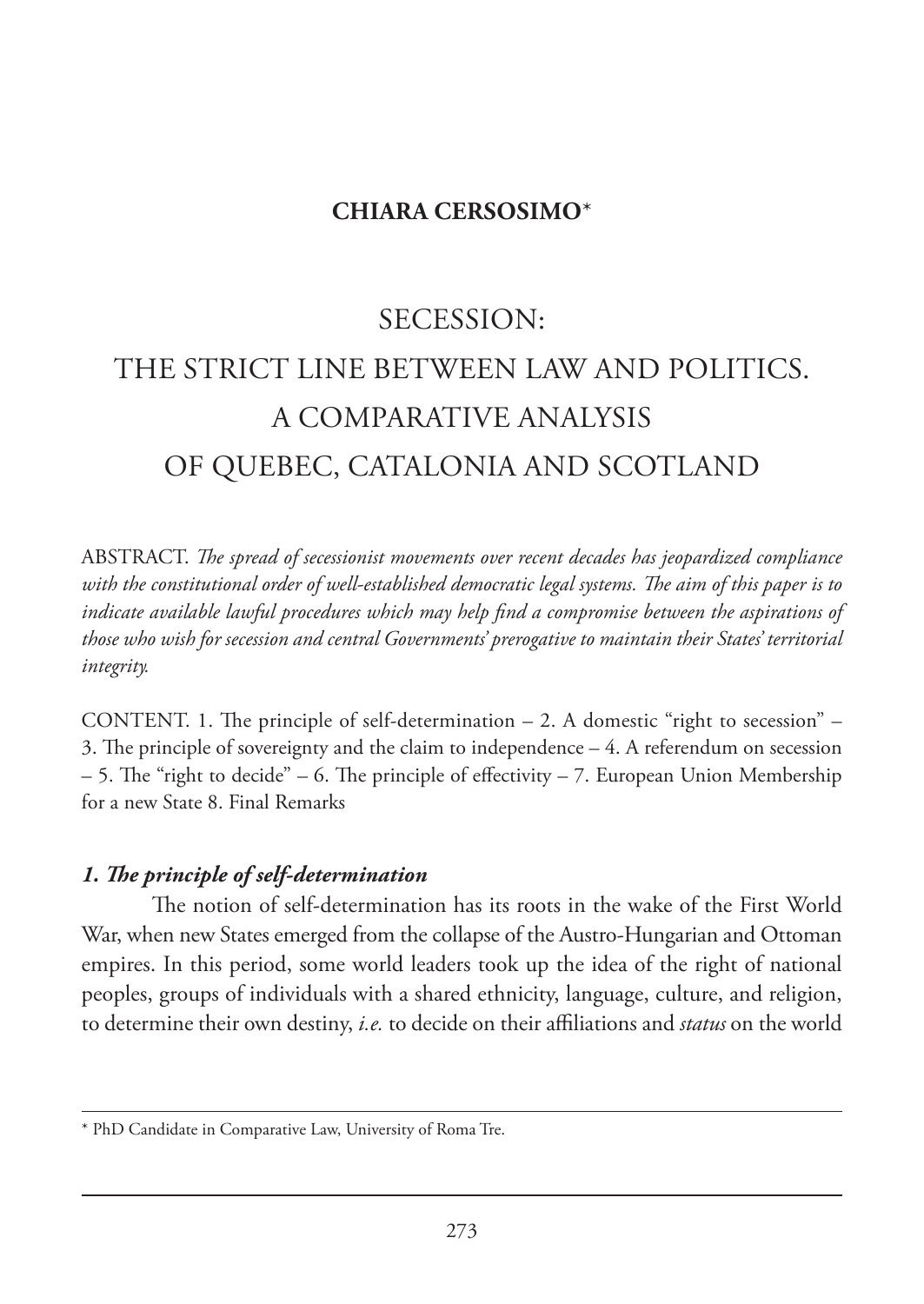scene.1 Although they did not regard such a principle as a means of ensuring the decolonization process, a few decades later, the same idea was applied to colonial peoples and, by the 1960s, it had become widely accepted that oppressed colonized groups ought to have similar rights to choose their political and sovereign *status*. 2

The UN General Assembly's *Declaration on the Granting of Independence to Colonial Countries and People*<sup>3</sup> was the starting point for the rise of self-determination as a principle for creating legal rights, deriving its moral force from the general statement that all people have the right to determine their own destiny. $\rm ^4$  Soon afterwards, this principle was embodied in two International Conventions on human rights (the *Charter of the United Nations* and the *Vienna Declaration and Programme of Action*) 5 and, consequently, its scope *ratione personae* was enlarged, without any colonial overtones, to all people.<sup>6</sup>

2 See, M. J. KELLY, *Pulling at the Threads of Westphalia: "Involuntary Sovereignty Waiver"? Revolutionary International Legal Theory or Return to Rule by the Great Powers*?, *Journal of International Law & Foreign Affairs*, 10, 2005, p. 389 at 390; M. STERIO, *On the Right to External Self-Determination: "Selfistans", Secession, and Great Power Rule*, *Minnesota Journal of International Law*, 19:1, 2010, p. 137.

3 G. A. Res. 1514 (XV) of 14 December 1960.

4 In this sense, C. TOMUSCHAT, *Secession and self-determination*, in M. G. KOHEN (ed.), *Secession. International Law Perspectives*, Cambridge, Cambridge University Press, 2006, p. 23.

6 In this sense, the UN General Assembly's *Declaration on Principles of International Law concerning Friendly Relations and Cooperation among States in accordance with the Charter of the United Nation*s, G. A. Res. 2625 (XXV)

<sup>1</sup> The Soviet leader, Vladimir Lenin, was the first in the international arena to insist that the principle of self-determination had to be established as a general criterion for the liberation of people. He conceived of such a principle as a justification for a violent secession in order to liberate people from bourgeois governments. At the same time, President Wilson also proposed his own philosophy of self-determination, which basically consisted of the right of peoples to choose their government freely. See, A. CASSESE, *Self-determination of peoples. A legal reappraisal*, Cambridge, Cambridge University Press, 1995, p. 14 at 19; H. HANNUM, *Autonomy, Sovereignty and Self-Determination: The Accommodation of Conflicting Rights*, Philadelphia, University of Pennsylvania Press, 1990, p. 27 at 29.

<sup>5</sup> Article 1 of the *Charter of the United Nations* states that one of the purposes of the UN is "to develop friendly relations among nations based on the respect of the principle of equal rights and self-determination of the people…". Art. 55 of the UN Charter further states that the UN shall promote goals such as higher standards of living, full employment, economic and social development and human rights' "with a view to the creation of conditions of stability and well-being which are necessary for peaceful and friendly relations among nations based on respect for the principle of equal rights and self-determination of peoples". Art. 1 par. 2 of the *Vienna Declaration and Programme of Action*, adopted by the World Conference on Human Rights in 1993, equally affirms that "All peoples have the right of self-determination. By the virtue of that right, they freely determine their political status and freely pursue their economic, social and cultural development".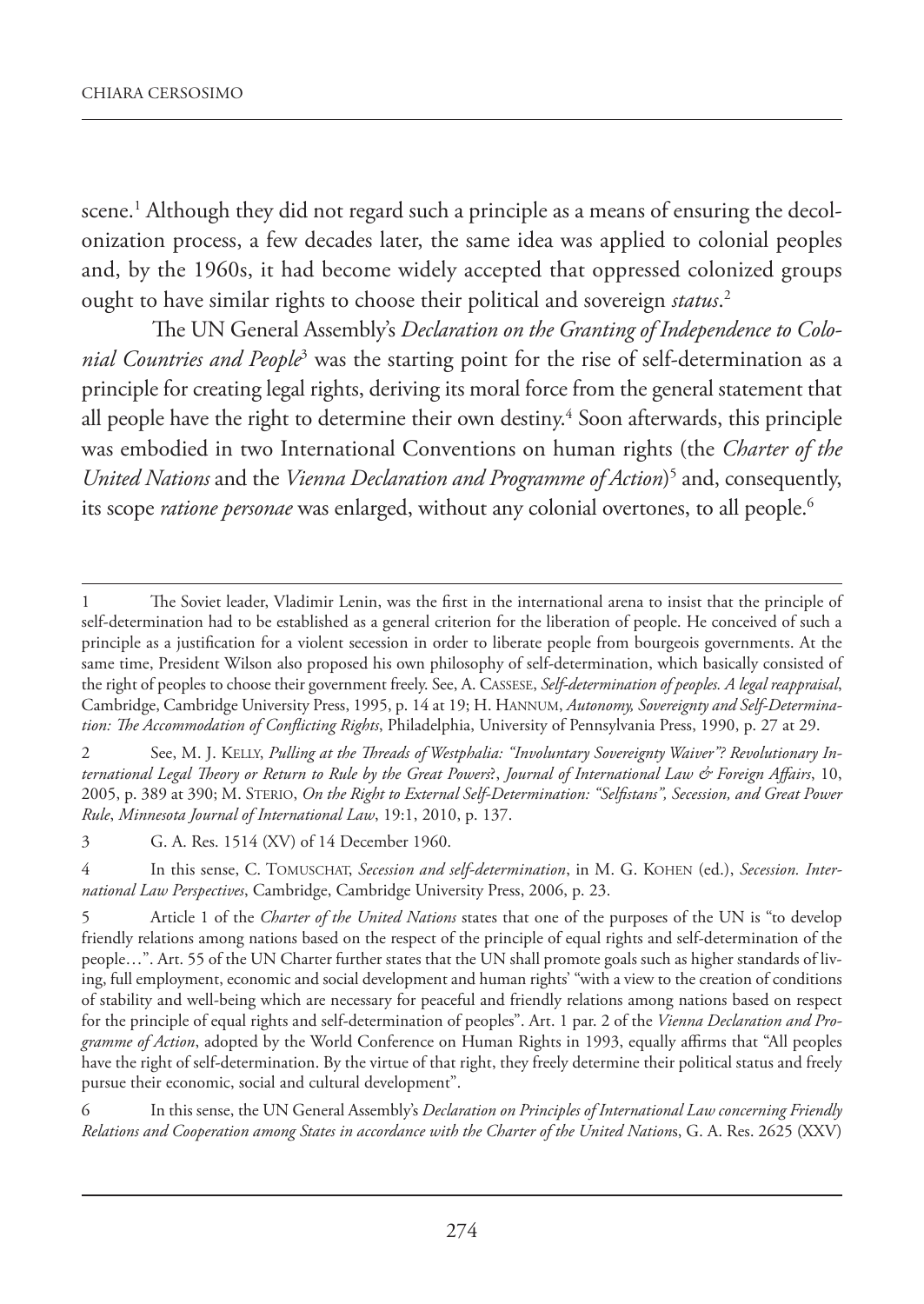Even since then, it has been quite clear that not only peoples under colonial domination, but also peoples subject to other forms of foreign subjugation, domination or exploitation have the right to take legitimate actions to realize their right to self-determination.<sup>7</sup> According to a number of commentators,<sup>8</sup> such a right (in particular, entitlement in terms of unilateral secession) may also appear within a third scenario, namely when an existing State denies its people (or, more realistically, a part of it) the right to exercise civil and political rights (so-called "remedial right to secession").<sup>9</sup>

of 24 October 1970.

<sup>7</sup> See, in particular, the *UN General Assembly's Declaration on the Occasion of the Fiftieth Anniversary of the United Nations*, G. A. Res. 50/6 of 9 November 1995.

<sup>8</sup> See, e.g. K. DOEHRING, *Self-Determination*, in B. SIMMA (ed.), *The Charter of the United* Nations*. A Commentary*, New York, Oxford University Press, 1994, p. 56, 66; J. A. FROWEIN, *Self-Determination as a Limit to Obligations Under International Law,* in C. TOMUSCHAT (ed.), *Modern Law of Self-Determination*, Dordrecht, Martinus Nijhoff, 1993, p. 211; D. MURSWIEK, *The issue of a Right of Secession- Reconsidered*, in C. TOMUSCHAT (ed.), op. cit., p. 21, 26 at 27; R. MCCORQUODALE, *Self-Determination: A Human Rights Approach*, *International and Comparative Law Quarterly*, 43, 1994, p. 857, 880 at 881; J. CRAWFORD, *State Practice and International Law in Relation to Secession*, *British Year Book of International Law*, 69, 1998, p. 87 at 117.

The legal basis of this third scenario is generally found in art. 1, par. 2, of the *Vienna Declaration, which* provides for the duty of the Government to "represent the whole people belonging to the territory without distinctions of any kind". Thus, it adds credence to the idea that a complete denial of citizens' civil and political rights may give rise to a right of secession.

<sup>9</sup> The "remedial right" to secession has its origin in the *Aaland Island case.* The Aaland Island is a small island situated between Finland and Sweden, belonging to the former, but which sought to join the latter. In 1920, the Aalanders claimed, before the Council of the League of Nations, that they were ethnically Swedish, so they were entitled to break away from Finland and reunite with Sweden. The Commission of Rapporteurs, appointed by the League of Nations to recommend a solution to the question, suggested that the Aaland Island remain under the sovereignty of Finland, but that this country be obliged to increase the guarantees provided to the Aaland Islanders. The Aalanders held the right to cultural and ethnic autonomy, but the latter had to be exercised within Finland. Only if Finland failed to respect their cultural and ethnic autonomy, would the Aalanders have the right to secede from the mother State. See, A. CASSESE, *Self-determination of people*, op. cit., p. 27 at 31.

In the same vein, a more recent judicial decision has been given by the African Commission on Human and Peoples' Rights. In 1992, the Katangese People's Congress requested, under art. 65 of the *African Charter on Human and Peoples' Right*s, that the African Commission recognized the right of the Katangese people to secede from Zaire. The Commission stated that, in the absence of concrete violations of the human and political rights of the Katangese people, it should uphold the sovereignty and the territorial integrity of Zaire. Consequently, Katanga was obliged to exercise a variant of self-determination (independence, self-government, federalism, confederalism, unitarism and so on) which was compatible with the sovereignty and territorial integrity of the mother State. See, *African Commission on Human and Peoples' Rights*, Communication 75/92, *Katangese Peoples' Congress v. Zaire*, par. 26-28. The full text is available at: http://www.achpr.org/files/sessions/16th/comunications/75.92/achpr16\_75\_92\_eng.pdf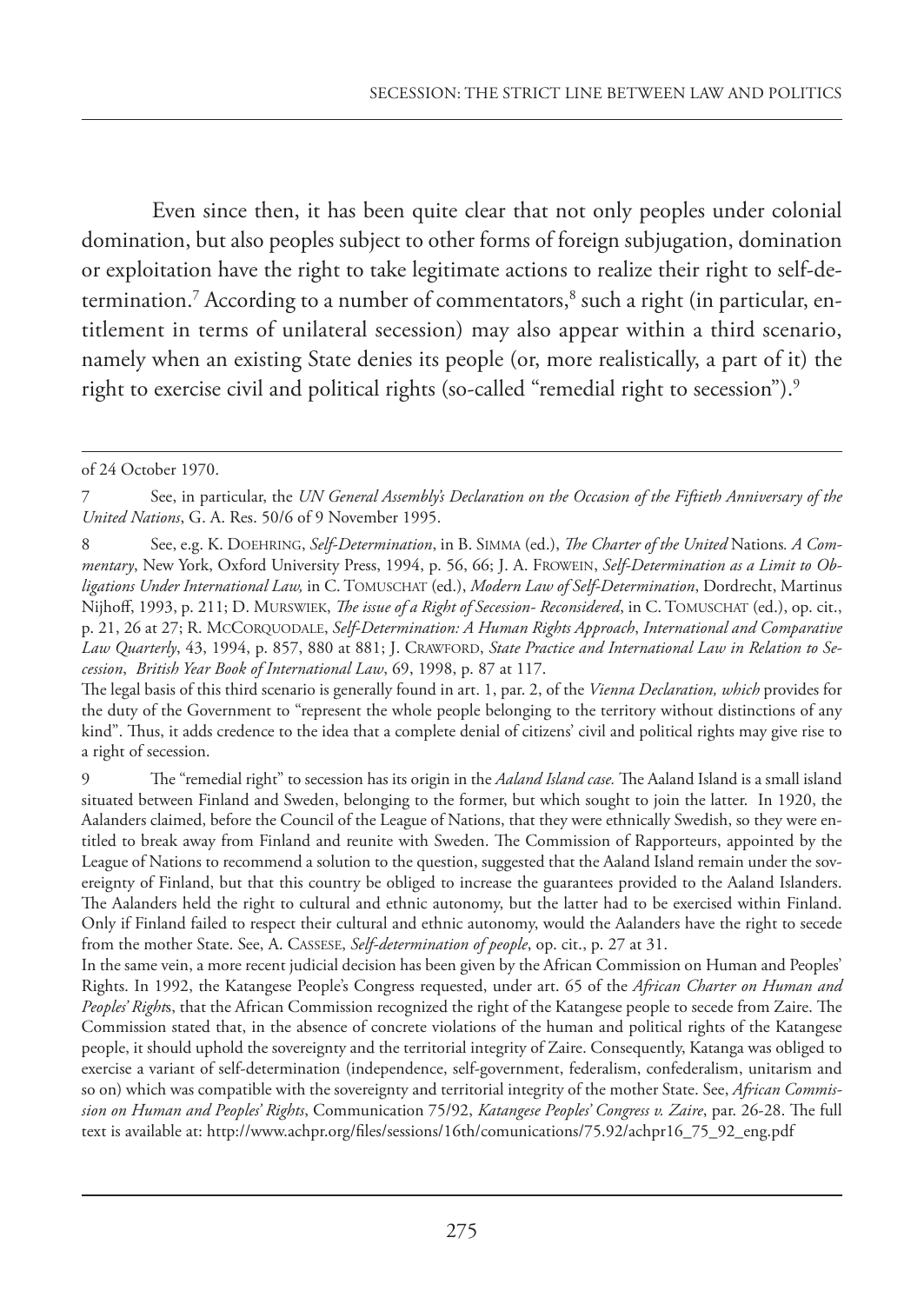In all three scenarios, a common distinction is made between internal and external self-determination. Internal self-determination (potentially) applies to all peoples and implies that they should have cultural, social, political, linguistic and religious rights within the framework of an existing state. As long as those rights are respected by the State, the people are not entitled to challenge its territorial integrity or its sovereign stability.10

External self-determination, on the other hand, arises in the most extreme cases where an existing state does not respect the basic rights of the people or, worse still, violates their human rights. Under such exceptional circumstances, the principle of territorial integrity does not prevail and the principle of self-determination may lead to a modification of the external boundaries of the existing State.11 The exercise of such a right can take a more or less intrusive form on State sovereignty and lead the oppressed people to self-government, some sort of autonomy, a free association or, as *extrema ratio*, to independence.<sup>12</sup>

There would seem to be three constitutive parameters for the international legal right to external self-determination and, as a consequence, for the right to secession. Firstly, there must be a group of people who, although in a minority in relation to the rest of the population of the parent State, represent a substantial part of the territory of that State. In order to be considered a people, such a group should also share the same

However, undoubtedly, the most important case-law on this matter is the Canadian Supreme Court's Advisory Opinion of 1998, *Reference re Secession of Quebec.* On the basis of the international law right of self-determination, the Court argued that the existence of such a right in favour of peoples who are blocked from the excising of their civil and political rights and, in particular, its entrustment to secession, does not correspond to a well-established standard of international law, see, Supreme Court of Canada, *Reference re Secession of Quebec*, *International Law Materials*, 37, 1998, 1340 ss., par. 134-138.

<sup>10</sup> The UN General Assembly' s Declarations *on Friendly Relations* and *on the Fiftieth Anniversary of the United Nations*, as well as the *Vienna Declaration and Programme of Action* of 1993, reflect the general principle that the right to self-determination is limited by the territorial integrity and the political unity of sovereign States. Furthermore, while art. 1 of both the UN *International Covenant on Economic, Social and Cultural Rights* and the *International Covenant on Civil and Political Rights* do not specifically refer to the protection of territorial integrity, they both define the ambit of the right to self-determination in terms that are normally attainable within the framework of an existing state. See, *Supreme Court of Canada*, *Reference re Secession of Quebec*, in op. cit., par. 130.

<sup>11</sup> J. DUGARD and D. RAIČ, *The role of recognition in the law and practice of secession*, in M. G. KOHEN (ed.), *Secession. International Law Perspectives,* op. cit., p. 106.

<sup>12</sup> M. STERIO, *On the Right to External Self-Determination,* op. cit., p. 142.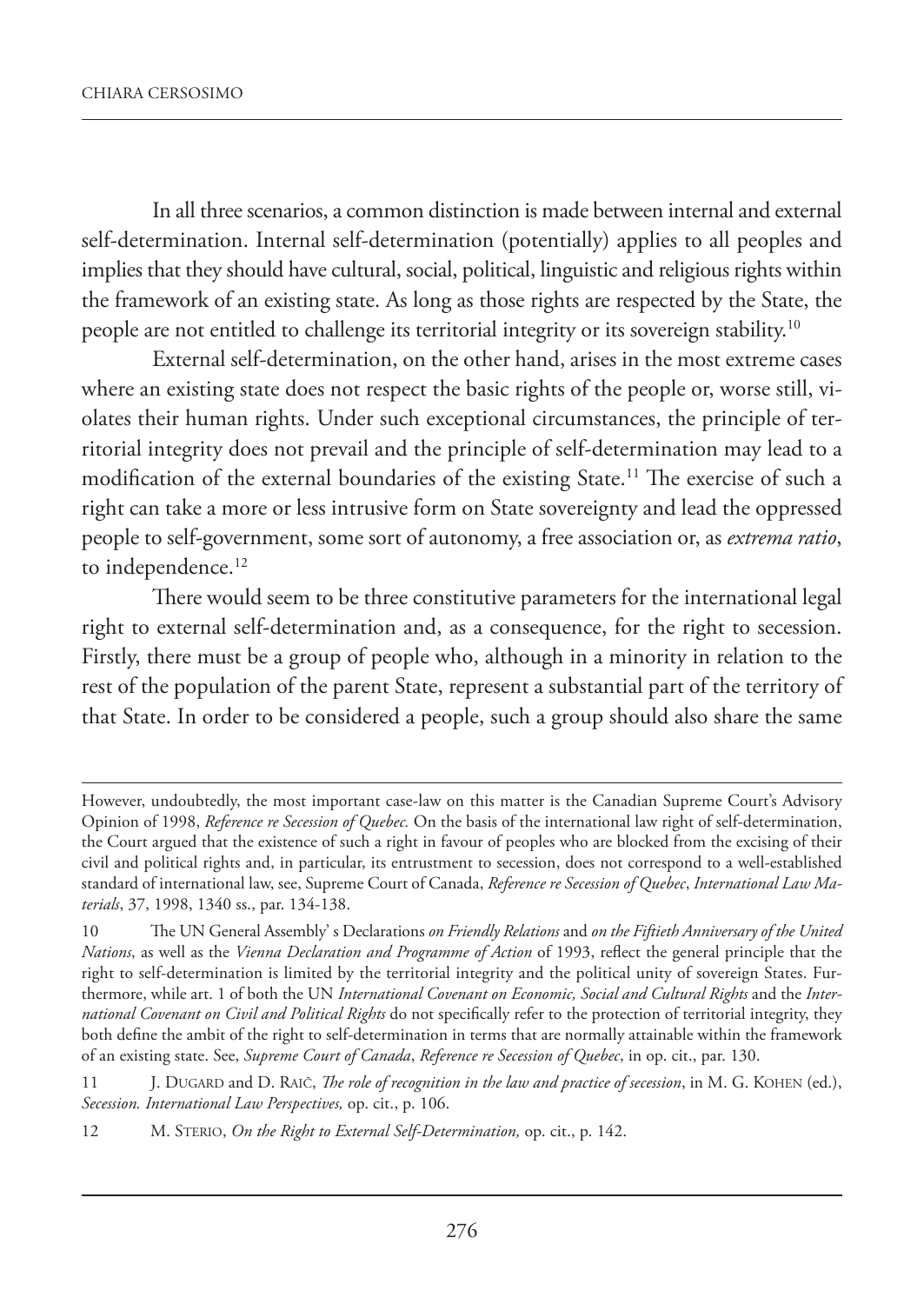cultural, social, linguistic, political and/or religious attitudes.13 Secondly, the State from which the people in question wish to secede must have exposed that people to a serious violation or denial of their civil and political rights and/or to serious and recurrent violations of human rights. Thirdly, there must be no realistic and effective alternative remedy which might lead to the peaceful settlement of the conflict between the people in question and the parent State.

An act of unilateral secession that does not fulfil the above-mentioned conditions constitutes an abuse of the right to self-determination. Such an act represents a violation of international law and the international community will most likely deny recognition of any new state. $14$ 

In short, from the perspective of international law, the obligation to respect the right to self-determination includes the prohibition of abuse of that right, *alias* the prohibition of unlawful violation of the territorial integrity and national sover-

<sup>13</sup> According to all the relevant texts dealing with self-determination, all "peoples" are holders of these rights, but the problem with such a construction is the definition of this concept of "people". In particular, if we equate the juridical concept of "people", contemplated by the instruments of international law, with the concept of people in the ethnic sense, then the majority of existing States would be composed of different peoples, entitled individually to a right to self-determination. Furthermore, considering that the drafters of such texts were the representatives of States, it can be presumed that they did not wish the destruction of those States. Whereas the legal position was fairly simple during the colonial period (all peoples under colonial rule were considered as a unit together with the territories which the colonial power had fixed), nowadays determining who is a "people" is extremely complex. Although many studies have been conducted in accordance with both legal and political science methods, the enigma remains unresolved.

See, A. CASSESE, *Self-Determination Revisited*, in *Liber Amicorum Eduardo Jiménez de Aréchega*, vol. 1, Montevideo: F. C. U., 1994, p. 229; M. P. SCHARF, *Earned Sovereignty: Judicial Underpinnings*, *Denver Journal of International Law and Policy*, 2003, p. 373, 379. From the political science perspective see, A. BUCHANAN, *Secession: The Morality of Political Divorce from Fort Sumter to Lithuania and Quebec*, Boulder, Colorado, Westview Press, 1991, p. 174; IDEM, *The International Institutional Dimension of Secession*, in P. B. LEHNING (ed.), *Theories of Secession*, London-New York, CRC Press, 1998, p. 227; L. BRILMAYER, *Secession and Self-Determination: A Territorial Interpretation*, in *Yale Journal of International Law*, 16, 1991, p. 177 at 202.

<sup>14</sup> J. CRAWFORD, *The creation of States in International Law*, New York, Oxford University Press, 1979, p. 105 at 106. This is what happened when Southern Rhodesia (now Zimbabwe) decided, unilaterally, to separate from Great Britain. Most of the international community refused to recognize the new independent State, which remained isolated for a long time and was unable to conduct international relations. See, J. E. S. FAWCETT, *Security Council Resolutions on Rhodesia*, *British Yearbook of International Law*, 41, 1965-1966, p. 103, 112 at 113.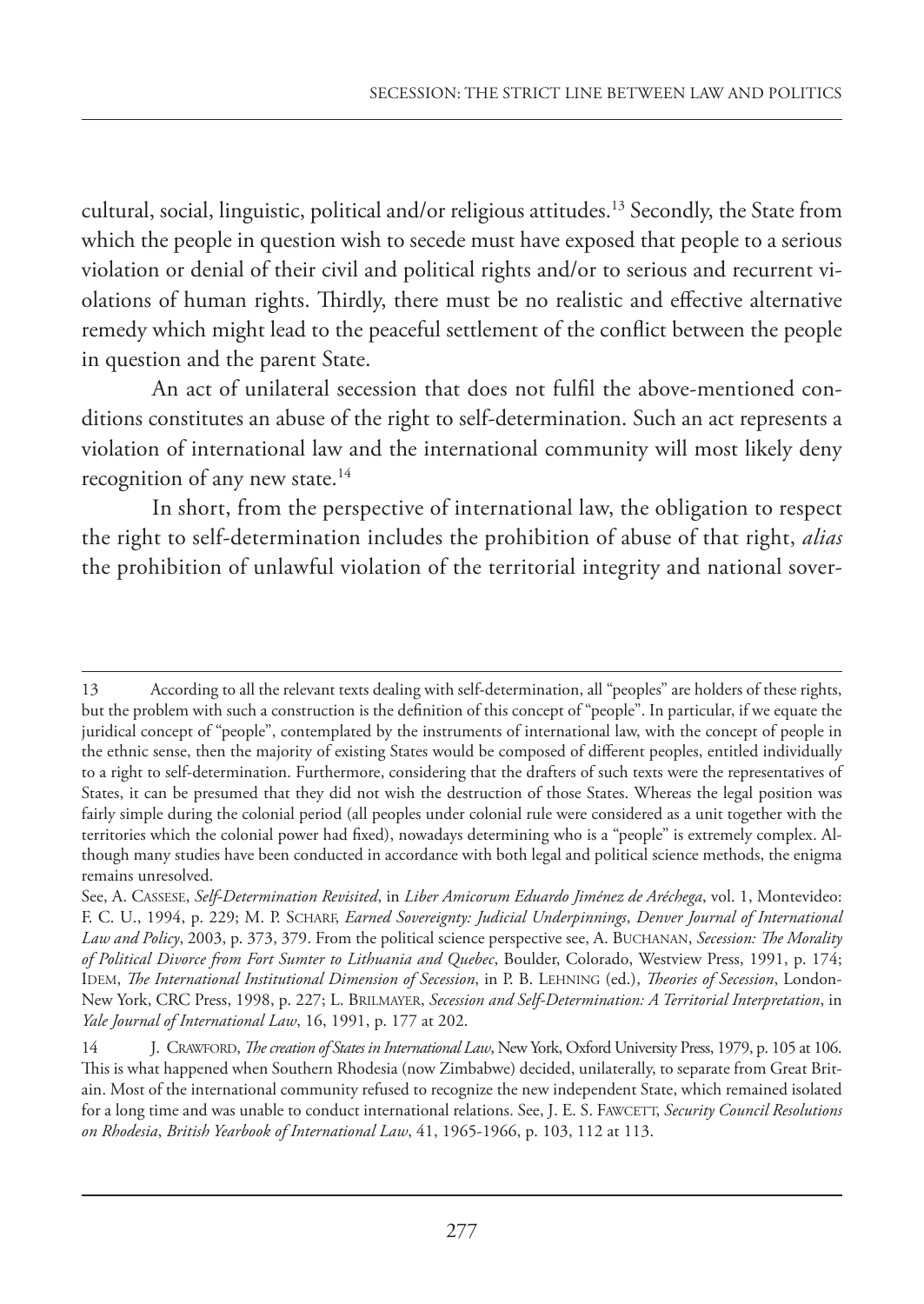eignty of an existing State.<sup>15</sup>

## *2. A domestic "right to secession"*

Having made clear under what conditions a unilateral act of secession may be considered, by international law, as a lawful exercise of the right to external self-determination, we now have to verify whether a right to secession may be allowed by domestic legal systems.

 This question has acquired central importance in recent years as separatist minority groups throughout the world have begun challenging the territorial integrity of existing States. For instance, such is the case of the Canadian province of Quebec, of the Spanish Autonomous Community of Catalonia and of the Scottish part of the United Kingdom. In such areas the economic, social, political and legal differences between the regions of the different States have given rise to significant secessionist movements.

The leading case-law on this issue is that of the Advisory Opinion of the Supreme Court of Canada, Re Secession, of 20<sup>th</sup> August 1998.<sup>16</sup>

 In 1995, a popular referendum on separation from Canada was organized in Quebec. It was narrowly defeated with 50.58% of the population voting to stay with the mother State, while 49.42% voted to secede.<sup>17</sup> As a result of the referendum, the Canadian Government engaged in a heated campaign in opposition to the separatist movement. One aspect of this strategy was the submission of a reference to the Supreme Court of Canada concerning three questions relating to a hypothetical unilateral secession by Quebec.<sup>18</sup>

2. Does international law give the National Assembly, legislature or Government of Quebec the right to effect the

<sup>15</sup> See, J. DUGARD and D. RAIČ, *The role of recognition*, in M. G. KOHEN (ed.), *Secession. International Law Perspectives,* op. cit., p. 109.

<sup>16</sup> Supreme Court of Canada, *Reference re Secession of Quebec*, op. cit.

<sup>17</sup> The question put before voters in 1995 was "Do you agree that Quebec should become sovereign, after having made a formal offer to Canada for a new economic and political partnership, within the scope of the bill respecting the future of Quebec and of the agreement signed on June 12, 1995 (*i.e.* the "Tripartite Agreement")?".

<sup>18</sup> The questions submitted by the Federal Governor in Council to the Supreme Court of Canada read as follow: "1. Under the Constitution of Canada, can the National Assembly, legislature or Government of Quebec effect the secession of Quebec from Canada unilaterally?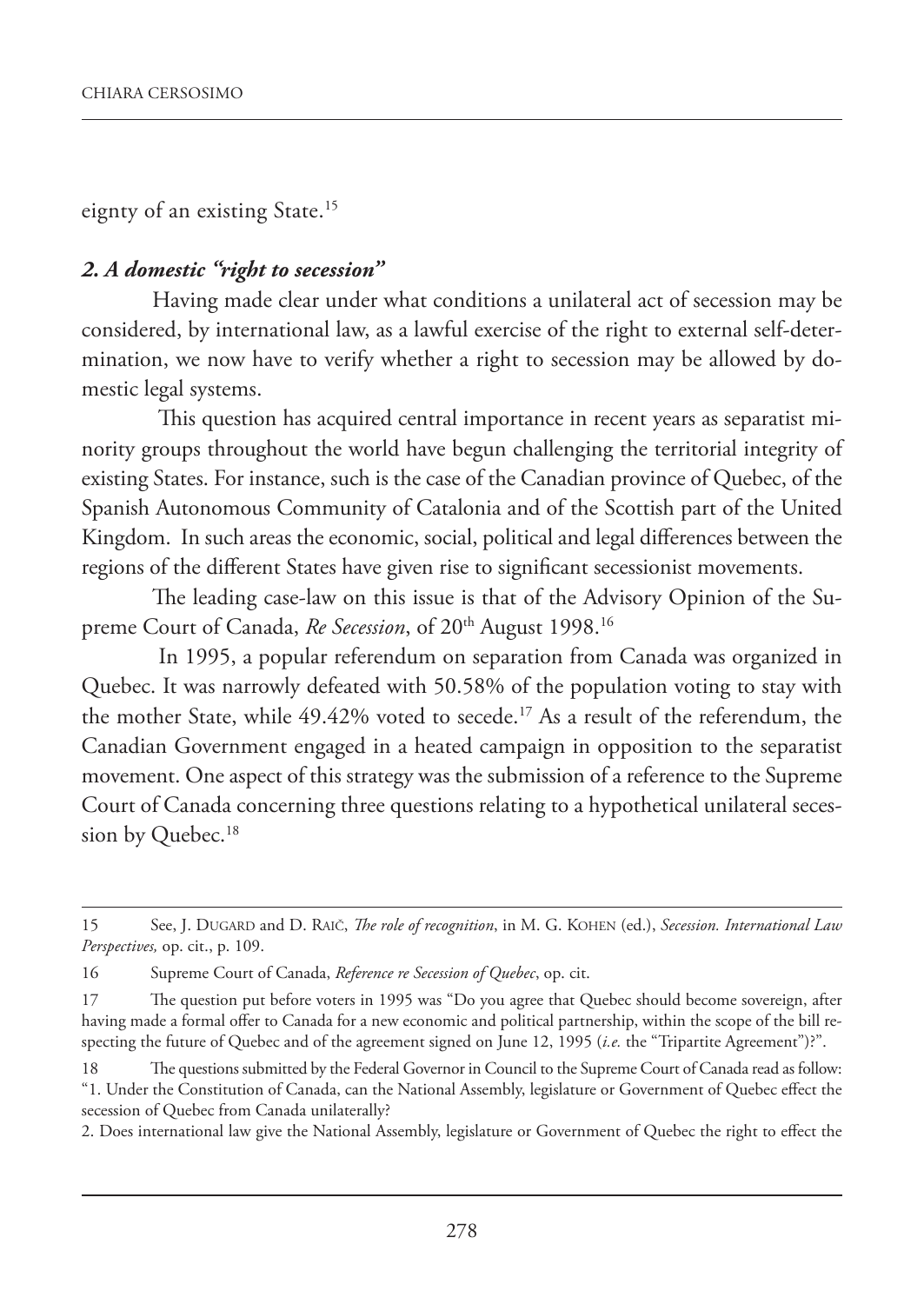The first question to the Court was whether Quebec could legally secede unilaterally under the Constitution of Canada. The Canadian Constitution does not expressly authorize or prohibit the secession of a province from the Confederation,<sup>19</sup> nevertheless, according to the Supreme Court, such an act would alter the governance of the Canadian territory *in a manner which is undoubtedly inconsistent* with the current constitutional arrangements and would, therefore, be illegal.<sup>20</sup> As a consequence, a lawful secession of Quebec from Canada would require an amendment to the Canadian Constitution.<sup>21</sup>

20 *Supreme Court of Canada*, *Reference re Secession of Quebec*, op. cit., par. 84.

21 The approach of the Supreme Court of Canada is in marked contrast with the position adopted by the US Supreme Court in the famous case law *Texas v. White Case*. Dealing with the issue of the legality of Texas' desire to secede, the US Supreme Court stated that "The US Constitution, in all its provisions, looks to an indestructible Union, composed of indestructible States. When, therefore, Texas became one of the United States, she entered into an indissoluble relation […] The union between Texas and the other States was as complete, perpetual, and as indissoluble as the union between the original States". See, *Texas v. White* (1869) 74 US (7 Wallace) 700, 725 (1868), at 726.

It's interesting to note how two legal systems, both of which belong to the common law legal tradition and have a written Constitution, endorse a completely different doctrine of secession. However, more recently the Supreme Court of Alaska has embraced a theory of secession closer to that of the Supreme Court of Canada. In the case of *Scott Kohlhaas v. State of Alaska, Office of the Lieutenant Governor*, Alaska's Supreme Court stated that the secession of Alaska from the United States would firstly require an amendment to Alaska's Constitution. By arguing in this way, it did not exclude the possibility of Alaska's independence. See, Alaska Supreme Court no. S-13024, January 15th 2010. See, on this point, V. FERRERES COMELLA, *Cataluña y el derecho a decidir*, in *Teoría y realidad constitucional*,

secession of Quebec from Canada unilaterally? In this regard, is there a right to self-determination under international law that would give the National Assembly, legislature or Government of Quebec the right to effect the secession of Quebec from Canada unilaterally?

<sup>3.</sup> In the event of a conflict between domestic and international law on the right of the National Assembly, legislature or Government of Quebec to effect the secession of Quebec from Canada unilaterally, which would take precedence in Canada?".

<sup>19</sup> More generally, in no democratic legal system is there a Constitution which provides the right of secession. The only two exceptions are the Ethiopian Constitution and the Saint Christopher and Nevis Constitution Order. Art. 39 par. 1 of the Ethiopian Constitution lays down that "Every Nation, Nationality and People in Ethiopia has an unconditional right to self-determination, including the right to secession". This article was included in the Ethiopian Constitution of 1994 in the aftermath of the bloody secession war with Eritrea. On the other hand, art. 113, par. 1, of the Saint Christopher and Nevis Constitution Order 1893 provides that "The Nevis Island Legislature may provide that the island of Nevis shall cease to be federated with the island of Saint Christopher and accordingly that this Constitution shall no longer have effect in the island of Nevis". This provision is justified by the fact that Saint Christopher and Nevis has only been an independent State since 1983 and, until then, the only feature the two islands had in common was that they were parts of the British Empire.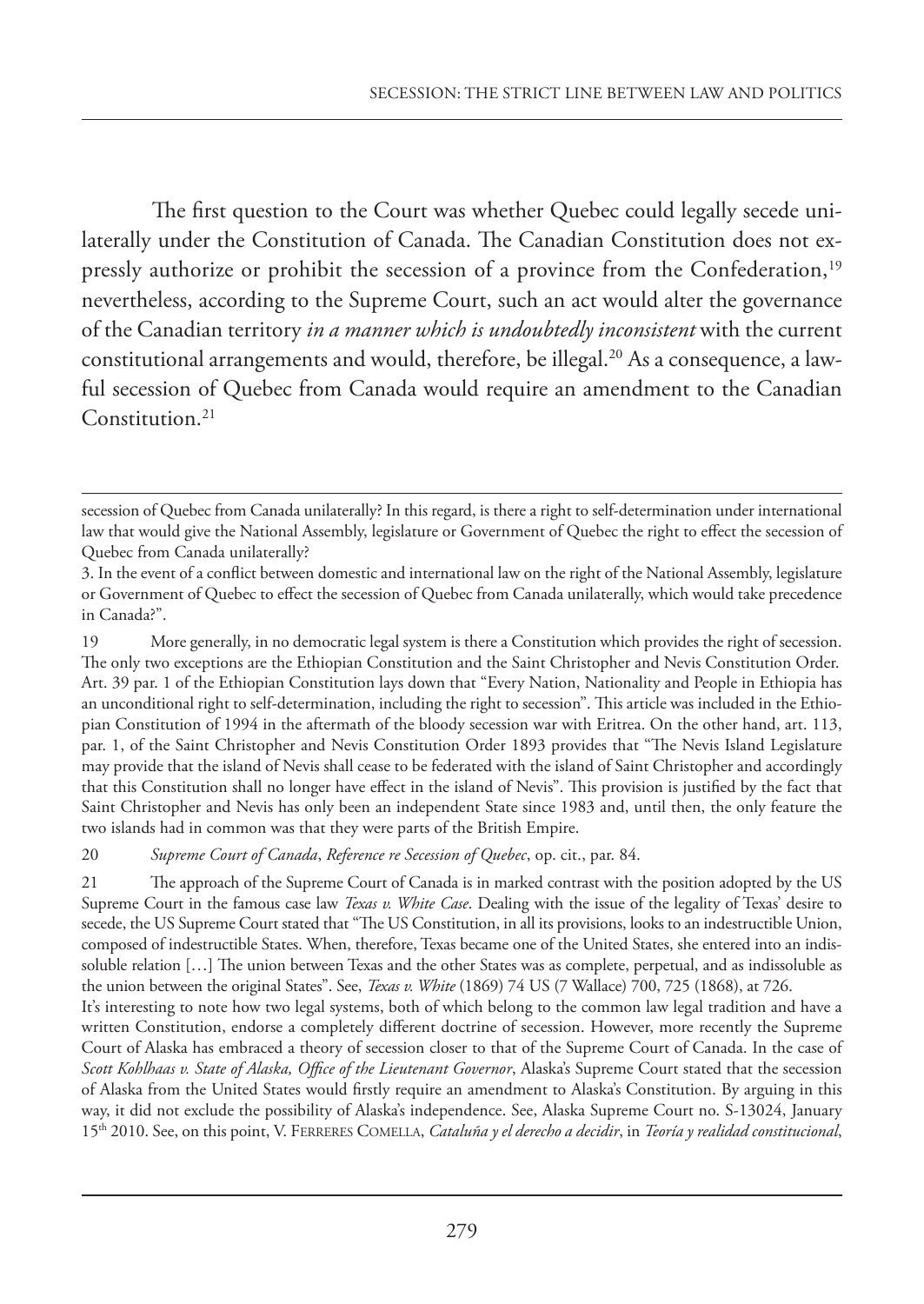The Supreme Court recognized the dual nature of the act of secession, both legal and political, and linked these two dimensions by four unwritten constitutional principles: federalism; democracy; constitutionalism and rule of law; and respect for minorities.22 These foundational principles function in symbiosis, cannot be read in isolation and no one of them prevails over the others.<sup>23</sup>

The main constitutional novelty, introduced by the *Secession Reference,* was the identification of the political actors' right and duty to negotiate in good faith. The Canadian federal legal system distributes public power to both the federal and the provincial governments.24 Federalism enables the provinces to pursue policies suitable to the particular demands and interests of provincial inhabitants. At the same time, Canada, as a whole, is a democratic community and sovereignty belongs to all Canadian citizens, democratically represented by their elected representatives. The principle of democracy does not allow one majority to be conceived as being more legitimate than others in its expression of the opinion of the people. On the contrary, the principle of democracy requires a continuous process of discussion at both federal and provincial levels. The *Canadian Constitutional Act* embodies this value by conferring a right to initiate constitutional changes on each participant in the Confederation. As a consequence, it confers legitimacy on the effort of the Government of Quebec to initiate the Constitutional amendment process in order to secede lawfully. Moreover, the existence of this right corresponds to a duty of the Federal Government and the other provinces in the Confederation to engage in constitutional discussions and take Quebec's will to secede seriously.25

The whole process has to comply with the principle of the rule of law, which requires all government action to comply with the law, including the Constitution. For

<sup>37, 2016,</sup> pp. 470-471.

<sup>22</sup> From a comparative law perspective, it is interesting to note that civil law legal systems, as opposed to common law legal systems (which have a written Constitution, like Canada), are used to codifying their fundamental constitutional principles in the text of the Constitution itself and not to leaving them unwritten. See, for example, arts. 1 to 12 of the Italian Constitution (*Fundamental Principles*); arts. 1 to 9 of the Spanish Constitution (*Preliminary Part*); arts. 1 to 14 of the Portuguese Constitution (*Fundamental Principles*).

<sup>23</sup> *Supreme Court of Canada*, *Reference re Secession of Quebec*, op. cit*.*, par. 83, 32.

<sup>24</sup> *Ibidem*, par. 56-58.

<sup>25</sup> *Ibidem*, par. 61-69.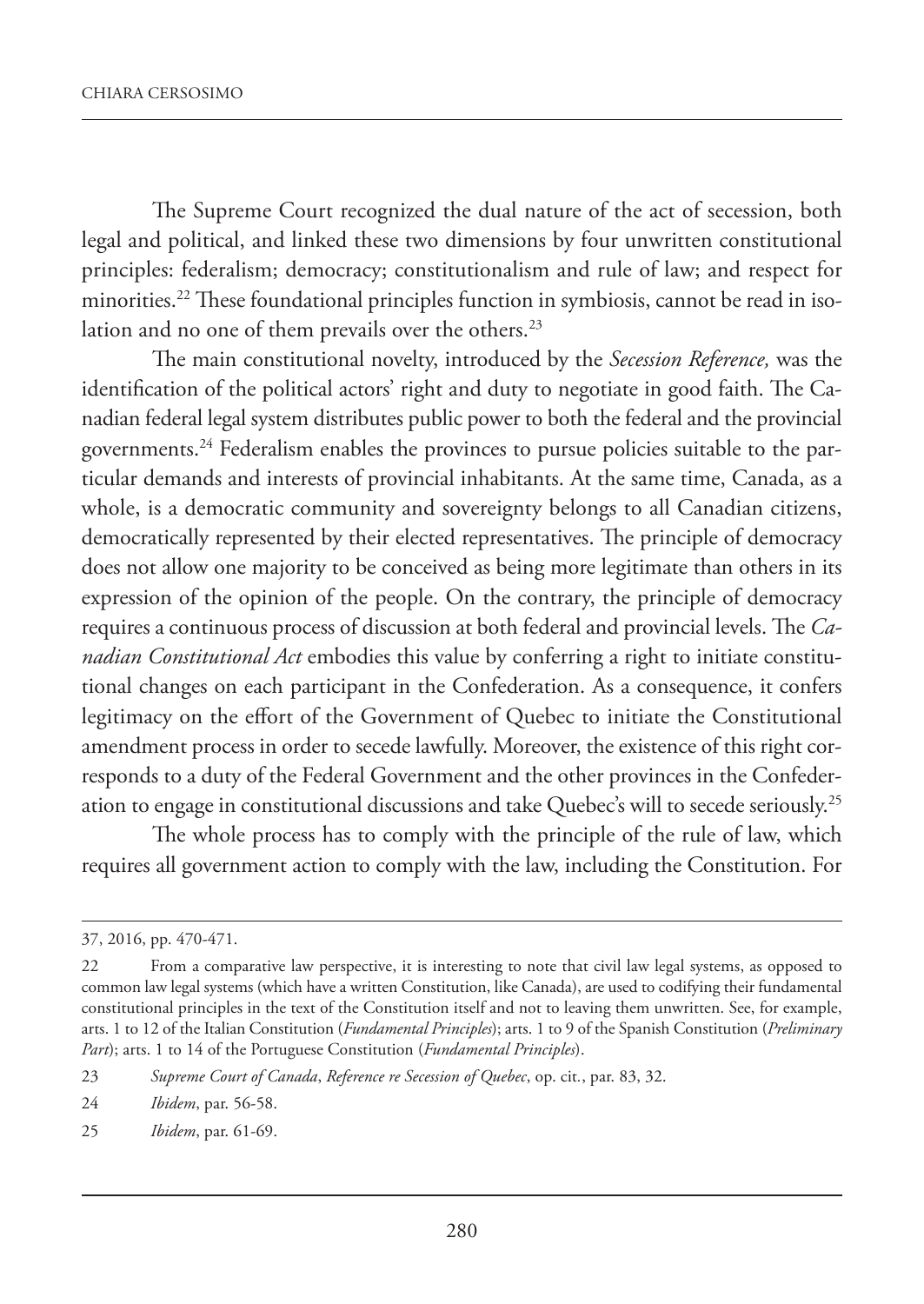this reason, the negotiation *iter* must be governed by respect for the same foundational constitutional principles (federalism; democracy; constitutionalism and rule of law; and respect for minorities).26 Consequently, Quebec is not entitled to a right to self-determination such that it can dictate, unilaterally, the terms of its proposed secession to other parties. Negotiation implies addressing the interests of the federal government, of Quebec, of other provinces and of minorities, as well as the rights of all Canadians within and outside Quebec.<sup>27</sup> The outcome of the negotiations is not predictable; it is a political process whose content is not determined in the Opinion. The Canadian Court adopted a quite ambiguous position on this point. It rejected two absolutist hypotheses: there would not be a legal obligation on the other provinces and the federal government to accede to the secession of Quebec, as they were subject only to negotiation on the logistic details of secession, while much less still would a clear expression of self-determination by Quebec impose obligations upon the other provinces or the federal government.<sup>28</sup> It seems that the content of this obligation lies somewhere between a mere bargaining point about the details of secession and a redistribution of powers between federal government and the provinces, but it's hard to be precise about what it is exactly.

The Canadian Supreme Court also clarified that the role of a judicial court in the independence process is really marginal. It is a complex political process which implies political judgments and evaluations. The Court may just identify the broader constitutional values at stake, but it has no supervisory role over the political aspects of negotiations on constitutional amendments.29

A similar position was, partly, adopted by the Spanish Constitutional Court in 2014. In Judgment  $42/2014$ ,<sup>30</sup> the above-mentioned Court ruled on the constitutionality of the Catalan Parliament's resolution of  $23<sup>rd</sup>$  January,  $2013<sup>31</sup>$  This resolution is

31 *Resolució 5/X del Parlament de Catalunya, per la que s'aprova la Declaració de sobirania i del dret a decidir del poble de Catalunya*. The resolution was published in the *Butlletí Oficial del Parlament de Catalunya*, no. 13, Jan.

<sup>26</sup> *Ibidem*, par. 72, 89.

<sup>27</sup> *Ibidem*, par. 89-96.

<sup>28</sup> *Ibidem*, par. 90-93.

<sup>29</sup> *Ibidem*.

<sup>30</sup> STC in *Boletín Oficial del Estado*, Jueves 10 de Abril de 2014, Núm. 87, Sec. TC, pp. 77-99.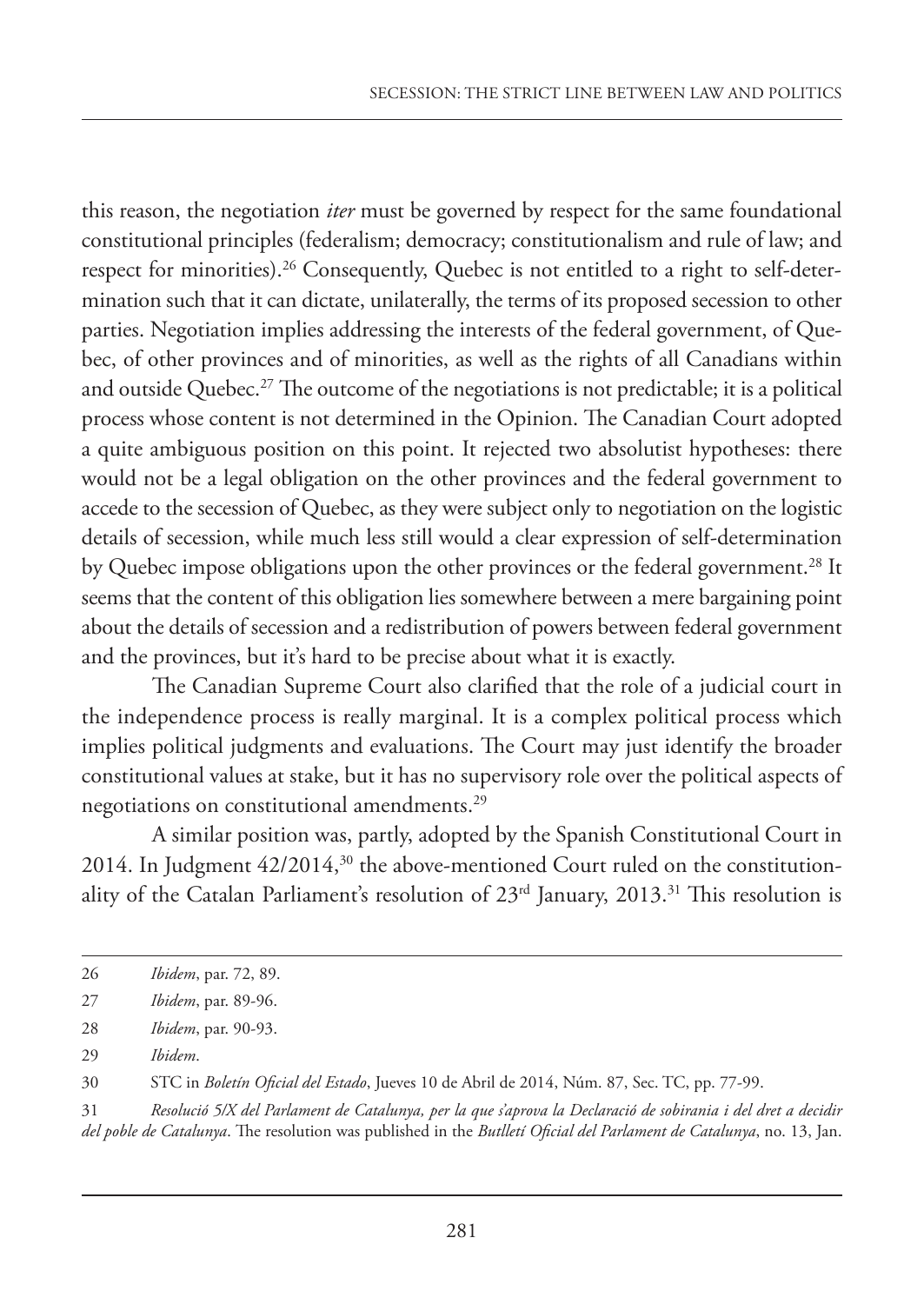known for proclaiming the Catalan people sovereign and, furthermore, for conferring on Catalans the "right to decide" on their future.

#### *3. The principle of sovereignty and the claim to independence*

The Spanish Constitutional Court invalidated the part of the abovementioned Act which established the "principle of sovereignty" because of its conflict with arts. 1.2 and 2 of the Spanish Constitution,<sup>32</sup> but upheld the proposition of Catalans' "right to decide".

Of course, the Catalan people cannot be sovereign because their sovereignty would involve the denial of the sovereignty of the Spanish people. Two sovereignties, at the same time, cannot legally exist.<sup>33</sup> On the other hand, Catalans may be entitled to exercise their "right to decide". According to the Court, this right can be interpreted within the existing legal framework, as the "political aspiration" of Catalans to decide on their future.<sup>34</sup> Spain is not a militant democracy, there is no essential limit to constitutional amendments if they are brought about through constitutional means.<sup>35</sup>

<sup>24, 2013.</sup>

<sup>32</sup> Art. 1 of the Spanish Constitution: "1. Spain is hereby established as a social and democratic State, subject to the rule of law, which advocates freedom, justice, equality and political pluralism as the highest values of its legal system.

<sup>2.</sup> National sovereignty belongs to the Spanish people, from whom all State powers emanate.

<sup>3.</sup> The political form of the Spanish State is that of a Parliamentary Monarchy".

Art. 2 Spanish Constitution "The Constitution is based on the indissoluble unity of the Spanish Nation, the common and indivisible homeland of all Spaniards; it recognizes and guarantees the right to self-government of the nationalities and regions of which it is composed and the solidarity among them all".

<sup>33</sup> In this sense, V. FERRERES COMELLA, *The Spanish Constitutional Court Confronts Catalonia's "Right to Decide" (Comment on STC 42/2010)*, *European Constitutional Law Review*, 10, 2014, p. 580.

<sup>34</sup> STC 42/2014, in op. cit., p. 97 "Estos principios, como veremos, son adecuados a la Constitución y dan cauce a la interpretación de que el «derecho a decidir de los ciudadanos de Cataluña» no aparece proclamado como una manifestación de un derecho a la autodeterminación no reconocido en la Constitución, o como una atribución de soberanía no reconocida en ella, sino como una aspiración política a la que solo puede llegarse mediante un proceso ajustado a la legalidad constitucional con respeto a los principios de «legitimidad democrática», «pluralismo», y «legalidad», expresamente proclamados en la Declaración en estrecha relación con el «derecho a decidir». Cabe, pues, una interpretación constitucional de las referencias al «derecho a decidir de los ciudadanos de Cataluña», y así debe hacerse constar en el fallo".

<sup>35</sup> In the same sense, STC 103/2008; STC 90/2017; STC 114/2017.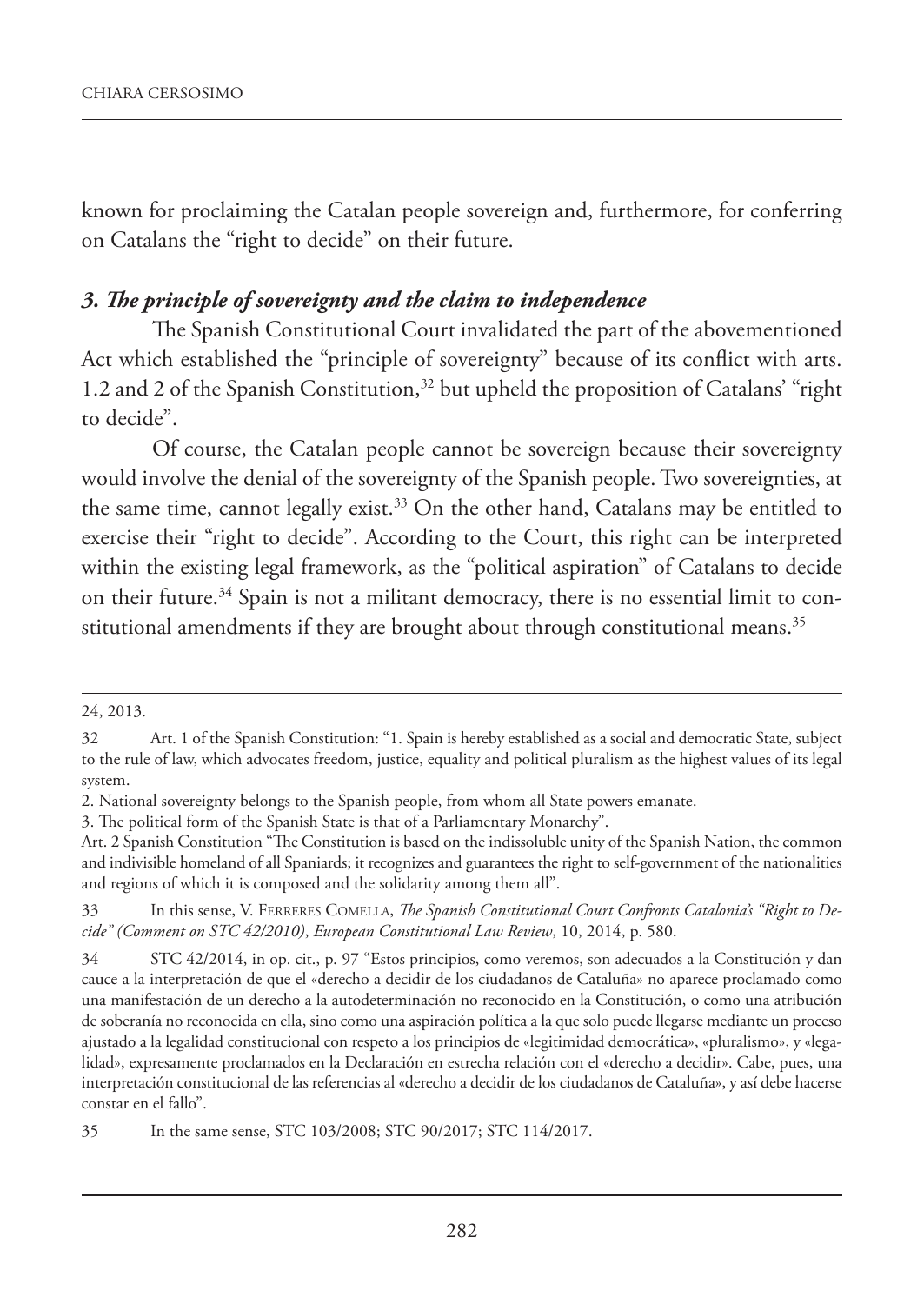In the end, the Court invited the political players to enter into discussions in order to find a solution to the constitutional crisis. During the process of negotiation, the parties should act and cooperate, following the constitutional values of democracy and the rule of law. As a consequence, if a region (Catalonia) submits a proposal to change the Constitution, the Spanish Parliament should take it into account.

These parts of Judgment 42/2014 recall the statements by the Supreme Court of Canada on the right of a province/region to promote constitutional amendments;<sup>36</sup> on the duty of the central government to take seriously the proposal of a constitutional reform and on the invitation to political negotiation. The Spanish Court seems to share the Canadian idea about the marginal role of the judicial authorities in political negotiations on constitutional change.37

Nevertheless, judgment 42/2014 was strongly criticised by scholars.38 The *Tribunal Constitutional* reinterpreted the Declaration in question in order to save, partly, its validity and sustained that the "right to decide" was not directly tied to the declaration of Catalan sovereignty. This interpretation is not sustainable: the Declaration explicitly affirmed that the Catalan people is already sovereign. It did not express the wish of the

Conversely, the Italian and the German Constitutional Courts adopted a very different position on the same matter, see *Italian Constitutional Court* Judgment no. 118/2015, par. 7.2 according to which "[…] L'unità della Repubblica è uno di quegli elementi così essenziali dell'ordinamento costituzionale da essere sottratti persino al potere di revisione costituzionale". See also, 2 *Bundesverfassungsgericht* 349/16, according to which "In der Bundesrepublik Deutschland als auf verfassungsgebenden Gewalt des deutschen Volkes beruhendem Nationalstaat sind die Länder nicht "Herren des Grundgesetzes". Für Sezessionsbestrebungen einzelner Länder ist unter dem Grundgesetz daher kein Raum. Sie verstoßen gegen die verfassungsmäßige Ordnung". See, S. RAGONE, *Los Länder no son «señores de la Constitución»: el Tribunal Constititucional Federal Alemán sobre el referéndum separatista bávaro*, *Teoría y Realidad Constitucional*, 41, 2018, p. 407 at 416; I. SPIGNO, *Constitutional Judges and Secession. Lessons from Canada… twenty years later*, *Perspectives on Federalism*, 9, 2017, p. 117 at 121.

<sup>36</sup> Art. 87.2 The Spanish Constitution empowered the Assembly of Self-Governing Communities to request the central Government to adopt a bill about constitutional changes.

<sup>37</sup> In this sense V. FERRERES COMELLA, *The Spanish Constitutional Court Confronts Catalonia's "Right to Decide" (Comment on STC 42/2010*), op. cit., p. 585.

<sup>38</sup> For a comment on STC 42/2014 see, V. FERRERES COMELLA, *The Spanish Constitutional Court Confronts Catalonia's "Right to Decide" (Comment on STC 42/2014*), op. cit., p. 571 at 590; Id., *Cataluña y el derecho a decidir*, *Teoría y Realidad constitucional*, 37, 2016, p. 461 at 475; E. FOSSAS ESPALDER, *Comentario a la STC 42/2014, de 25 de marzo, sobre la Declaración de soberanía y el derecho a decidir del pueblo de Cataluña*, *Revista española de derecho constitucional*, 101, mayo-agosto, 2014, p. 273 at 300.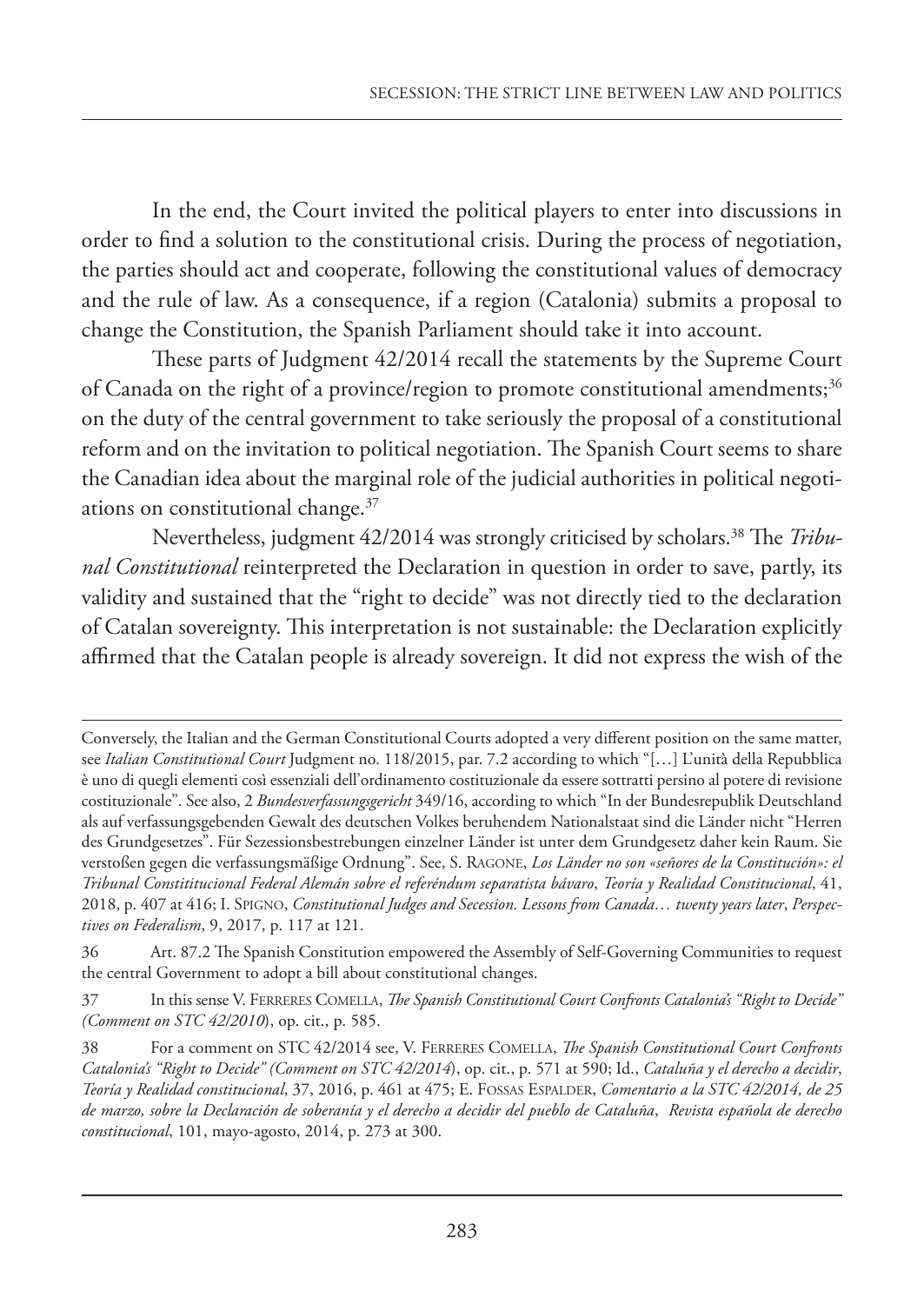Catalan people to be sovereign in the future (after the necessary adoption of constitutional reforms). Despite this, the Court detached the "right to decide" from the principle of sovereignty, which it invalidated. In the Declaration, the idea of sovereignty and of the "right to decide" are strictly linked: the Catalan people is sovereign, so it is entitled to exercise the right to decide. If the Court has invalidated the premise, it is hard to sustain that the derivative right will survive.<sup>39</sup>

## *4. A referendum on secession*

Another criticism of STC 42/2014 was expressed with regard citation of the Supreme Court of Canada Advisory Opinion *Re Secession*. The *Tribunal Constitucional*, in support of the invalidation of the Catalan people's "principle of sovereignty", made, improperly, reference to the former judgment.

The Spanish Court failed to focus on the subject-matter of the cited Opinion. The question referred to the Supreme Court of Canada's being concerned whether a province (in particular, Quebec) is entitled to secede unilaterally, not whether a province can hold a referendum on unilateral secession. Despite this, the *Tribunal Constitutional* agreed with the Canadian final statement which excluded the existence, according to the domestic legal order, of the right of a province (in the Spanish case, of the Autonomous Community of Catalonia) to secede unilaterally and, as a consequence, added that Catalonia could not hold a referendum on independence unilaterally.<sup>40</sup>

Actually, the Supreme Court of Canada did not question the legality of the referendum of 1998 nor of the previous referendum of 1980, both organized unilaterally

<sup>39</sup> In this sense, V. FERRERES COMELLA, *The Spanish Constitutional Court Confronts Catalonia's "Right to Decide" (Comment on STC 42/2014*), op. cit*.*, p. 581 at 582; Id., *Cataluña y el derecho a decidir*, op. cit.*,* p. 471 at 473; E. FOSSAS ESPALDER, *Comentario a la STC 42/2014, de 25 de marzo, sobre la Declaración de soberanía y el derecho a decidir del pueblo de Cataluña*, op cit.*,* p. 285 at 286; p. 294 at 299.

<sup>40</sup> STC 42/2014, in cit., p. 95 "Igualmente este Tribunal ha declarado que autonomía no es soberanía [STC 247/2007, FJ 4]. De esto se infiere que en el marco de la Constitución una Comunidad Autónoma no puede unilateralmente convocar un referéndum de autodeterminación para decidir sobre su integración en España. Esta conclusión es del mismo tenor que la que formuló el Tribunal Supremo de Canadá en el pronunciamiento de 20 de agosto de 1998, en el que rechazó la adecuación de un proyecto unilateral de secesión por parte de una de sus provincias tanto a su Constitución como a los postulados del Derecho".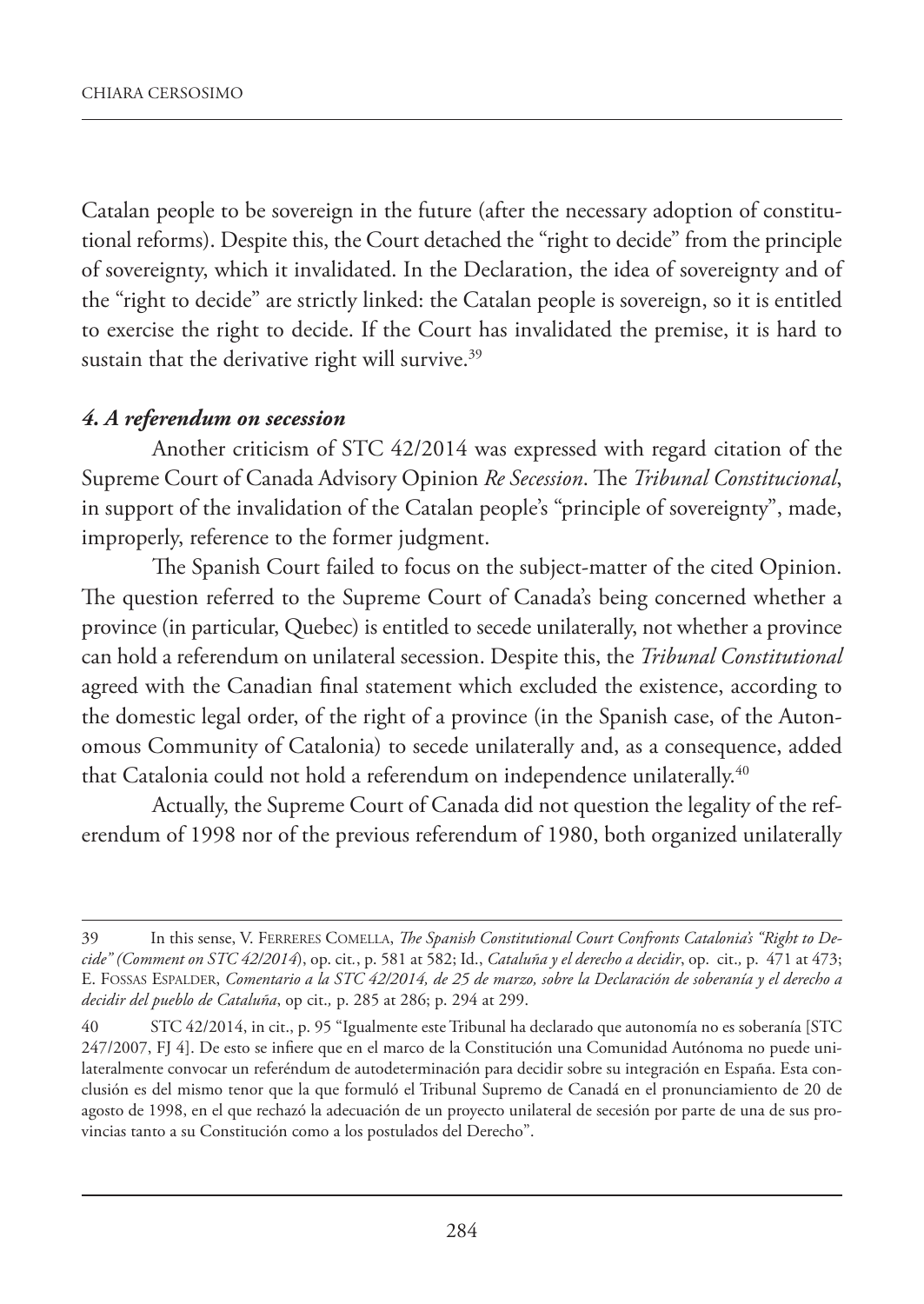## by Quebec.

In common law legal systems, such as that of Canada, the Constitution is generally silent on the matter of referendum. A referendum does not have a legal value, but just a political one: it is simply a tool for assessing the desire of the people, whose outcome, although requiring political feedback, is not legally binding.

 For these reasons, it is generally easier, in common law countries, to promote and organize (consultative) referenda at the regional/provincial level. This is what happened with the Quebec referenda of 1980 and 1998: thanks to the silence of the Constitution, the provincial Parliament was able to hold the referenda without requiring any authorization from the federal Government.<sup>41</sup>

By way of contrast, although the United Kingdom does not have a written Constitution, because of the fundamental principle of Parliamentary Sovereignty, Scotland does not have the power to hold a referendum unilaterally.<sup>42</sup> Consequently, the Scottish referendum on secession from the United Kingdom of 2014 could be held only after authorization was given by the UK Parliament.<sup>43</sup> So, in both the Quebecois and the Scottish referenda, the fundamental principle of the rule of law was fully complied with.

The legal system in Spain belongs to the civil law legal tradition and the Constitution expressly provides that only central government can authorize referenda (art. 149.1.32 Spanish Constitution)<sup>44</sup>. As in the United Kingdom, it is not possible to con-

44 Art. 149 Spanish Constitution: "1. The State shall have exclusive competence over the following matters: 32. Authorization of popular consultation through the holding of referendums".

<sup>41</sup> In this sense, A. LÓPEZ BASAGUREN, *Demanda de secesión en Cataluña y sistema democrático. El Procés a la luz de la experiencia comparada*, *Teoría y realidad constitucional*, 37, 2016, p. 173.

<sup>42</sup> Under Sections 28 and 29 and Schedules 4 and 5 of the *Scotland Act 1998*, the Scottish Parliament has a general legislative jurisdiction limited by certain express restrictions and reservations. The power to consult the electorate on the question of secession was conceived of as a *reversed matter*, beyond the competence of the Scottish Parliament.

<sup>43</sup> As set out in the Scotland Act 1998, in the field of *reserved matters* (Schedule 5), the UK Parliament remains sovereign. So, to allow the Scottish Parliament to legislate for an independence referendum, Schedule 5 needed to be modified through Section 30 of the Scotland Act 1998. A Section 30 order meant that the UK government could temporarily devolve power to the Scottish Parliament. In this regard, on 15<sup>th</sup> October, 2012, the UK and Scottish Governments signed an Agreement on a Referendum on Independence for Scotland. Attached to the Agreement was an Order in Council which, under the terms of Section 30 of the Scotland Act 1998, devolved to the Scottish parliament the competence to legislate for a referendum to be held before the end of 2014 on whether Scotland should become independent of the rest of the United Kingdom.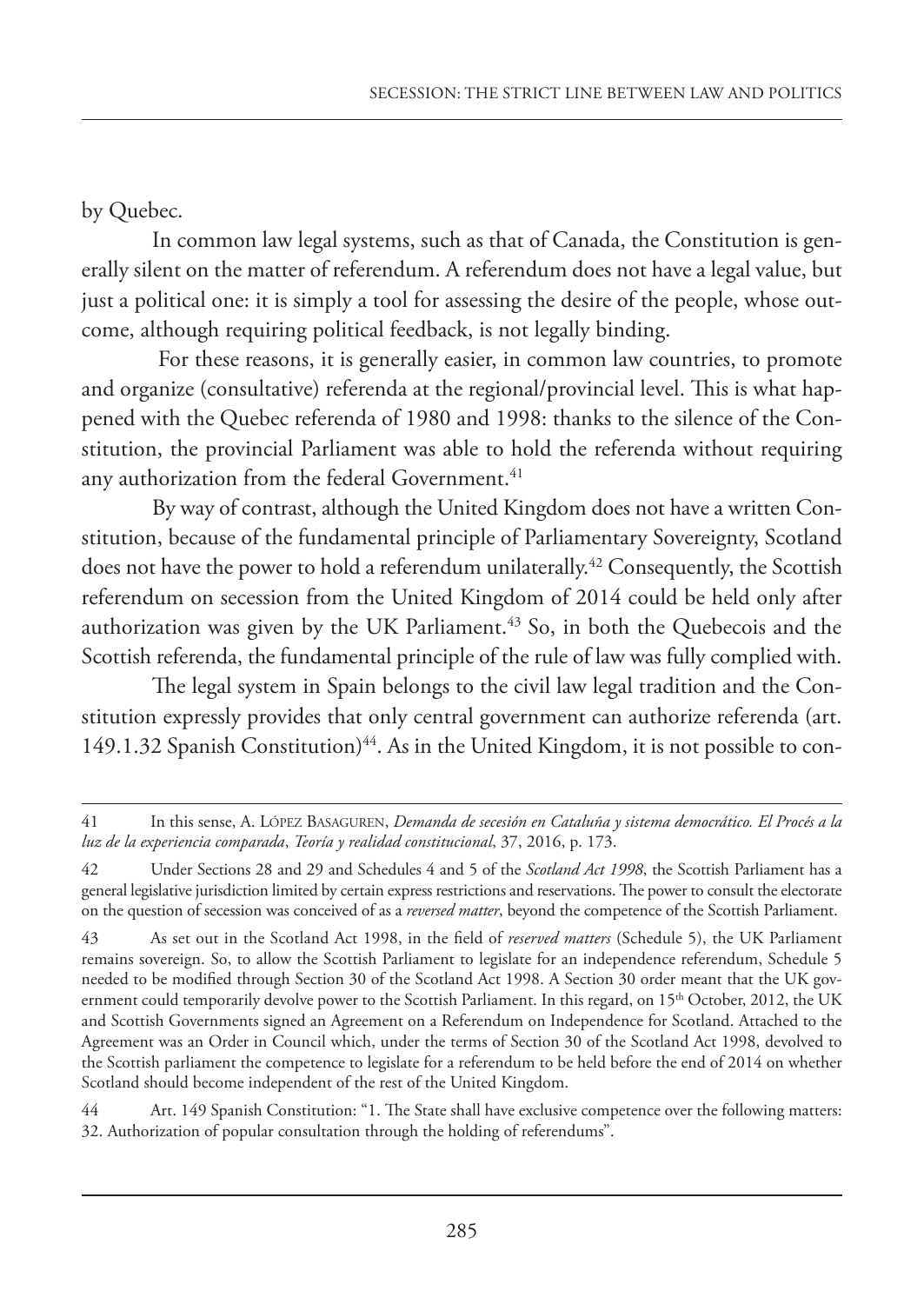voke a regional referendum in Spain without the *placet* of the central authorities. We would argue that the principle of Parliament Sovereignty in Great Britain, in a similar way to the Constitution in civil law systems, prohibits, as a matter of law, a regional Parliament from promoting a referendum unilaterally.

Furthermore, according to the *Tribunal Constitutional* legal doctrine on referenda, matters which affect the foundations of the constitutional order and would, thus, require a constitutional amendment are excluded from popular consultation<sup>45</sup>. So, even if the Spanish government authorized a secession referendum in Catalonia, it could not take place. This doctrine is justified by the fact that Spain has a written Constitution which already provides the procedures necessary to introduce constitutional amendments (arts. 167 and 168 Spanish Constitution). In particular, art. 168 establishes a special procedure for modifying the most important parts of Constitution,<sup>46</sup> such as

<sup>45</sup> This doctrine was stated, for the first time, by the Spanish Constitutional Court in the STC 103/2008 judgment. On that occasion, the *Tribunal Constitucional* ruled on the law of the Basque Parliament, which fixed the date and the questions to be posed in a unilateral regional referendum on secession from Spain (*Plan Ibarretxe*). From the perspective of comparative law, it is interesting to note that Italian constitutional law allows Regions to hold regional referenda (art. 123 Italian Constitution), but the subject of such referenda may not affect the foundations of the constitutional order. In this sense, the *Corte costituzionale italiana*, judgment n. 118/2015, par. 5 "Nel merito, occorre anzitutto ribadire che non v'è dubbio che le questioni di interesse della comunità regionale, su cui la Regione può attivare la partecipazione delle popolazioni del proprio territorio tramite referendum consultivo, possono riguardare anche ambiti che superano i confini delle materie e del territorio regionale, fino a intrecciarsi con la dimensione nazionale (sentenze n. 496 del 2000, n. 470 del 1992, n. 256 del 1989). Tuttavia, l'esistenza di un tale interesse qualificato non abilita la Regione ad assumere iniziative – anche di consultazione popolare – libere nella forma o eccedenti i limiti stabili in virtù di previsioni costituzionali. […] Per questo, i referendum popolari, nazionali o regionali, anche quando di natura consultiva, sono istituti tipizzati e debbono svolgersi nelle forme e nei limiti previsti dalla Costituzione o stabiliti sulla base di essa. 6. La disciplina dei referendum regionali ha la propria sede nello statuto regionale, secondo quanto previsto dall'art. 123 Cost. Nell'esercizio dell'autonomia politica a essa accordata da tale disposizione (sentenza n. 81 del 2012), da svolgere in armonia con i precetti e con i principi tutti ricavabili dalla Costituzione (*ex multis*, sentenze n. 81 e n. 64 del 2015), ciascuna regione può stabilire forme, modi e criteri della partecipazione popolare ai processi di controllo democratico sui propri atti; può introdurre tipologie di referendum anche nuove rispetto a quelle previste nella Costituzione (sentenza n. 372 del 2004); può pure coinvolgere in tali consultazioni i soggetti che prendano parte consapevolmente e stabilmente alla vita della comunità, ancorché non titolari del diritto di voto e della cittadinanza italiana (sentenza n. 379 del 2004)".

<sup>46</sup> Art. 168 Spanish Constitution "1. If a total revision of the Constitution is proposed, or a partial revision thereof, affecting the Preliminary Part, Chapter II, Division 1 of Part I, or Part II, the principle of the proposed reform shall be approved by a two-thirds majority of the members of each House, and the *Cortes Generales* shall immediately be dissolved.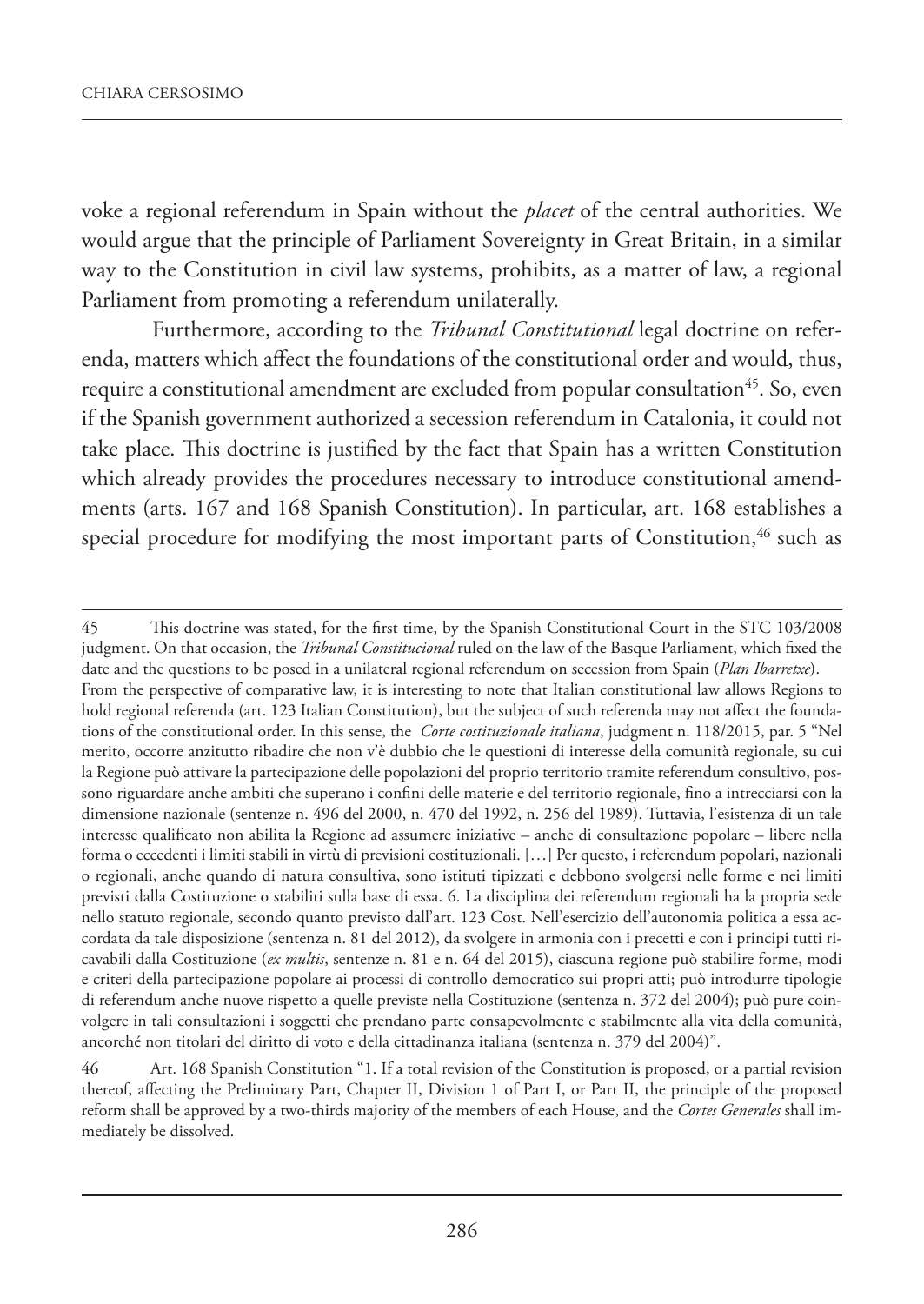the principle of indissoluble unity of the Spanish Nation (art. 2 Spanish Constitution). Therefore, in the case of Catalonian secession, this should be the procedure to be followed, towards a final necessary (national) referendum in order to ratify the amendment previously approved by the Spanish Parliament.

The position of the Spanish Constitutional Court could not, though, be more different:<sup>47</sup> its task is the preservation of the Constitution. As long as the Constitution is not amended, it cannot empower Catalonia to unilaterally organize a referendum on secession. What the Court can do, and did, is send the political actors a message, *i.e.* its upholding of the "right to decide" may suggest that a consultative (non-binding) regional referendum on Catalonia's independence should be authorized by the Spanish government.48 In this regard, some legal authors proposed a set of feasible solutions in order to achieve, legally, a consultative referendum, without awaiting prior modifications of arts.  $92^{49}$  and 168 of the Spanish Constitution.<sup>50</sup> However, the position of the Spanish

<sup>2.</sup> The House elected thereupon must ratify the decision and proceed to examine the new constitutional text, which must be passed by a two-thirds majority of the members of each House.

<sup>3.</sup> once the amendment has been passed by the *Cortes Generales* it shall be submitted to ratification by referendum.".

<sup>47</sup> The Spanish Constitutional Court's doctrine on referenda was recently confirmed in the STC 114/2017 judgment of 17<sup>th</sup> October, 2017, on the Law of the Catalan Parliament 19/2017, of 6<sup>th</sup> September, 2017, regarding the referendum on self-determination, in *Boletín Oficial del Estado*, Núm. 256, Martes 24 de octubre de 2017, Sec. TC., p. 102547: "Esta modalidad referendaria carece de previsión expresa alguna tanto en la Constitución (que solo menciona referendos consultivos nacionales en los que votan todos los ciudadanos, se entiende que españoles: art. 92.1) como en la citada Ley Orgánica 2/1980 y en el EAC. La exigencia de previsión expresa presupone que la figura referendaria tiene que estar claramente establecida o bien directamente en la norma suprema o bien en la ley orgánica que satisface la doble reserva de los artss. 81.1 (en relación con el 23.1) y 92.3 CE y solo a partir de ello podrían los Estatutos de Autonomía prever, a su vez, referendos en que participara el cuerpo electoral de la Comunidad Autónoma. El Parlamento de Cataluña, en suma, carece de competencia para regular y convocar un referéndum, citándose al respecto determinados pasajes del ATC 24/2017 y de las STC 51/2017 y 90/2017".

<sup>48</sup> In this sense, V. FERRERES COMELLA, *The Spanish Constitutional Court Confronts Catalonia's "Right to Decide" (Comment on STC 42/2014*), op. cit., p. 588.

<sup>49</sup> Art. 92 Spanish Constitution "1. Political decisions of special importance may be submitted to all the citizens in a consultative referendum.

<sup>2.</sup> The referendum shall be called by the King on the President of the Government's proposal after previous authorization by the Congress.

<sup>3.</sup> An organic act shall lay down the terms and procedures for the different kinds of referendum provided for in this Constitution".

<sup>50</sup> *I.e.*, the approval by the Spanish Parliament of a new *Ley Orgánica* on consultative regional referenda (a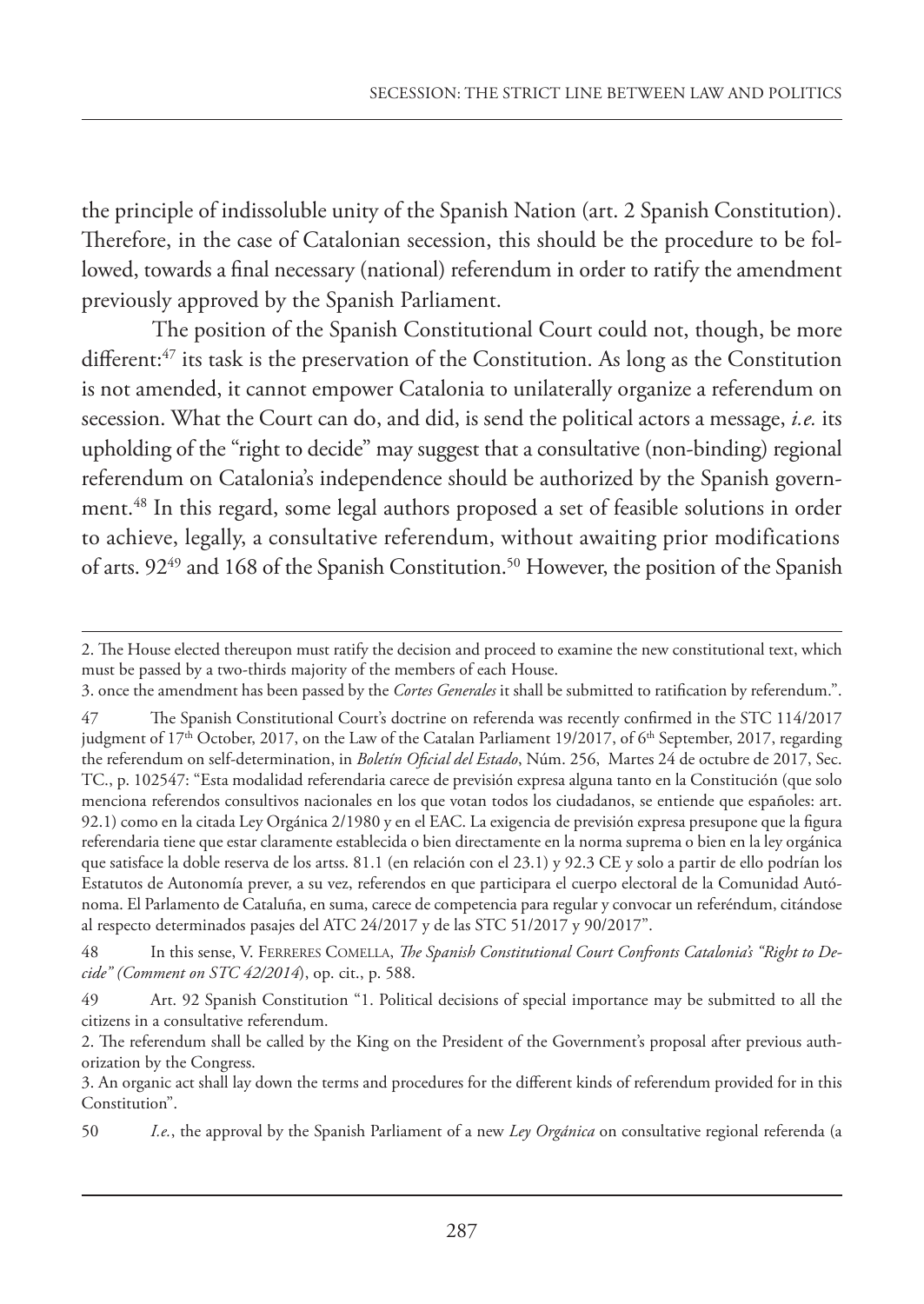Government remained firm: it could not authorize a referendum on secession in Catalonia since the Constitution could not be amended in such a sense.

In this context, the lesson by the Canadian Supreme Court, according to which *a system of government cannot survive through adherence to the law alone. A political system must also possess legitimacy*, acquires even more importance.<sup>51</sup> Legitimacy is the key aspect. Firstly, Spain has to ascertain through a consultative referendum whether the majority of Catalans actually aspire to secession from Spain and if, and only if, an effective *clear* majority of Catalans expressed its *clear* preference for secession, would the negotiation on constitutional changes have to be triggered.

So, what would constitute a *clear* majority on a *clear* question?

The Supreme Court of Canada stated that only an affirmative vote by a *clear* majority of provincial inhabitants on a *clear* question about independence would precipitate the duty to negotiate, but it refused to venture into the dilemma of what a clear majority was and what question would be free of ambiguity. After all, these are political, not judicial, matters.

The question put before the Quebecois voters in 1995 was manifestly confusing:<sup>52</sup> the lack of the words "independence" or "secession" led to confusion among the electorate, which had always preferred, and still prefers today, a more decentralized federalism rather

kind of referendum not yet included in the existing *Ley Orgánica 2/1980 sobre las distintas modalidades de referéndum*), in this sense F. RUBIO LLORENTE, *Un referéndum para Cataluña*, *El País*, 8 octubre 2012. On the other hand, J. VIN-TRÓ, in *Legalidad y referéndum en Cataluña*, *La Vanguardia*, 2 de noviembre 2012, proposed reform to Catalan Law 4/2010, attributing to Catalonia an express power to promote a regional referendum on secession, in the light of the power of a regional Parliament to propose constitutional amendments to the *Cortes Generales.*

<sup>51</sup> Supreme Court of Canada, *Reference re Secession of Quebec*, op. cit., par. 67.

<sup>52</sup> The question put before voters in 1995 was "Do you agree that Quebec should become sovereign, after having made a formal offer to Canada for a new economic and political partnership, within the scope of the bill respecting the future of Quebec and of the agreement signed on June 12<sup>th</sup>, 1995 (*i.e.*. the "Tripartite Agreement")?". The question put before the Quebecois in the previous referendum of 1980 was equally confusing. It literally asked "The Government of Quebec has made public its proposal to negotiate a new agreement with the rest of Canada, based on the equality of nations; this agreement would enable Quebec to acquire the exclusive power to make its laws, levy its taxes and establish relations abroad – in other words, sovereignty – and at the same time maintain with Canada an economic association including a common currency; any change in political status resulting from these negotiations will only be implemented with popular approval through another referendum; on these terms, do you give the Government of Quebec the mandate to negotiate the proposed agreement between Quebec and Canada?".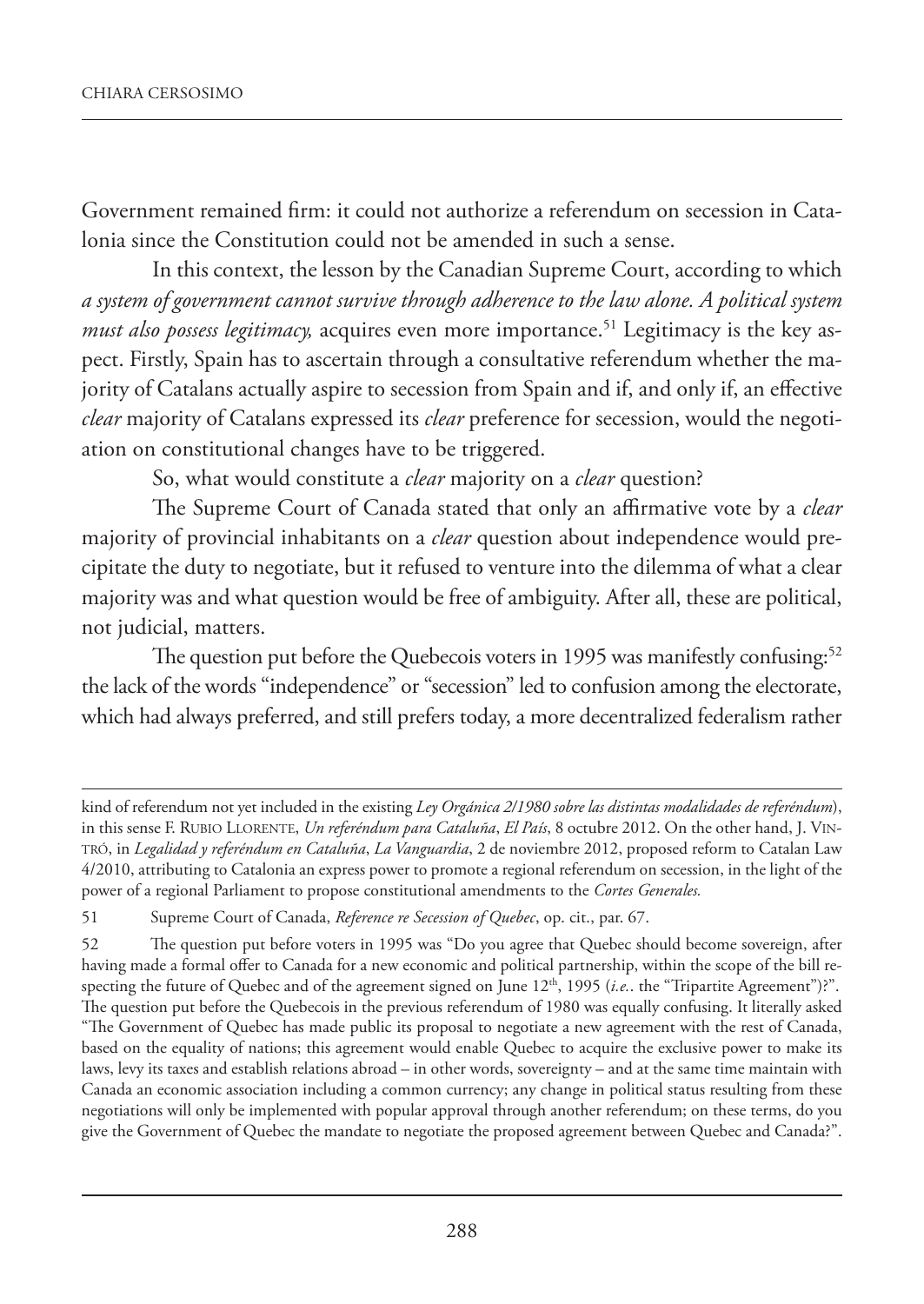than a divorce from Canada.<sup>53</sup> The people might have improperly believed that the referendum question referred to setting up an association with Canada akin to state relations within the European Union and not the achieving of independence from the mother State.<sup>54</sup> So, in order to prevent future misconceptions and give effect to the requirement for clarity set out by the Supreme Court, the Canadian government decided to act.

The Federal Parliament adopted the *Clarity Act* in 2000.<sup>55</sup> This provided a twofold clarity test, conducted by the Federal House of Commons. It firstly had the task of determining whether a question "would result in a clear expression of the will of the population" of a province to secede from Canada.56 The *Act* provided that a *clear* question should focus expressly on secession and not be combined with other ambiguous proposals.57 If the House of Common found the referendum question unclear, "the Government of Canada shall not enter into negotiation on the terms on which a province might cease to be a part of Canada".<sup>58</sup> In the case of a positive test result, the House of Common would also check, after the referendum took place, whether "in the circumstances, there has been a clear expression of a will by a clear majority of the population of that province to cease to be a part of Canada".<sup>59</sup> A negative result to this second

56 Section 1 (5), *Clarity Act*.

<sup>53</sup> J. GAUDREALU-DESBIENS, *Algunos de los desafíos legales y políticos que debe afrontar el movimento de independencia de Quebec*, *Teoría y Realidad Constitucional*, 37, 2016, p. 142 at 43.

<sup>54</sup> C. HÉBERT-J. LAPIERRE, *Confessions post-référendaires*. *Les acteurs politiques de 1995 et le scenario d'un oui*, Montréal, Éditions de l'Homme, 2014, p. 33 at 34.

<sup>55</sup> S. C. 2000, Chapter 26, passed by the House of Common on 15<sup>th</sup> March, 2000 and in force since 29<sup>th</sup> June, 2000. The version currently in force, as consolidated in 2018, is available at: https://laws-lois.justice. gc.ca/pdf/C-31.8.pdf

<sup>57</sup> Section 1 (4), *Clarity Act* expressly states that a *clear* clear referendum question could not merely focus "on a mandate to negotiate" without soliciting a direct expression on secession, and it could not envisage "other possibilities in addition to secession of the province from Canada, such as economic or political arrangements with Canada".

<sup>58</sup> Section 1 (6), *Clarity Act*.

<sup>59</sup> Section 2, *Clarity Act*. The paragraph 2 of Section 2 establishes factors that the House of Commons will be taking into account "(a) the size of majority of valid votes cast in favour of the secessionist option; (b) the percentage of eligible voters voting in the referendum; and (c) any other matters or circumstances it considers to be relevant". According to paragraph 3, the House of Common should also take into account "the view of all political parties represented in the legislative assembly of the province whose government proposed the referendum on seces-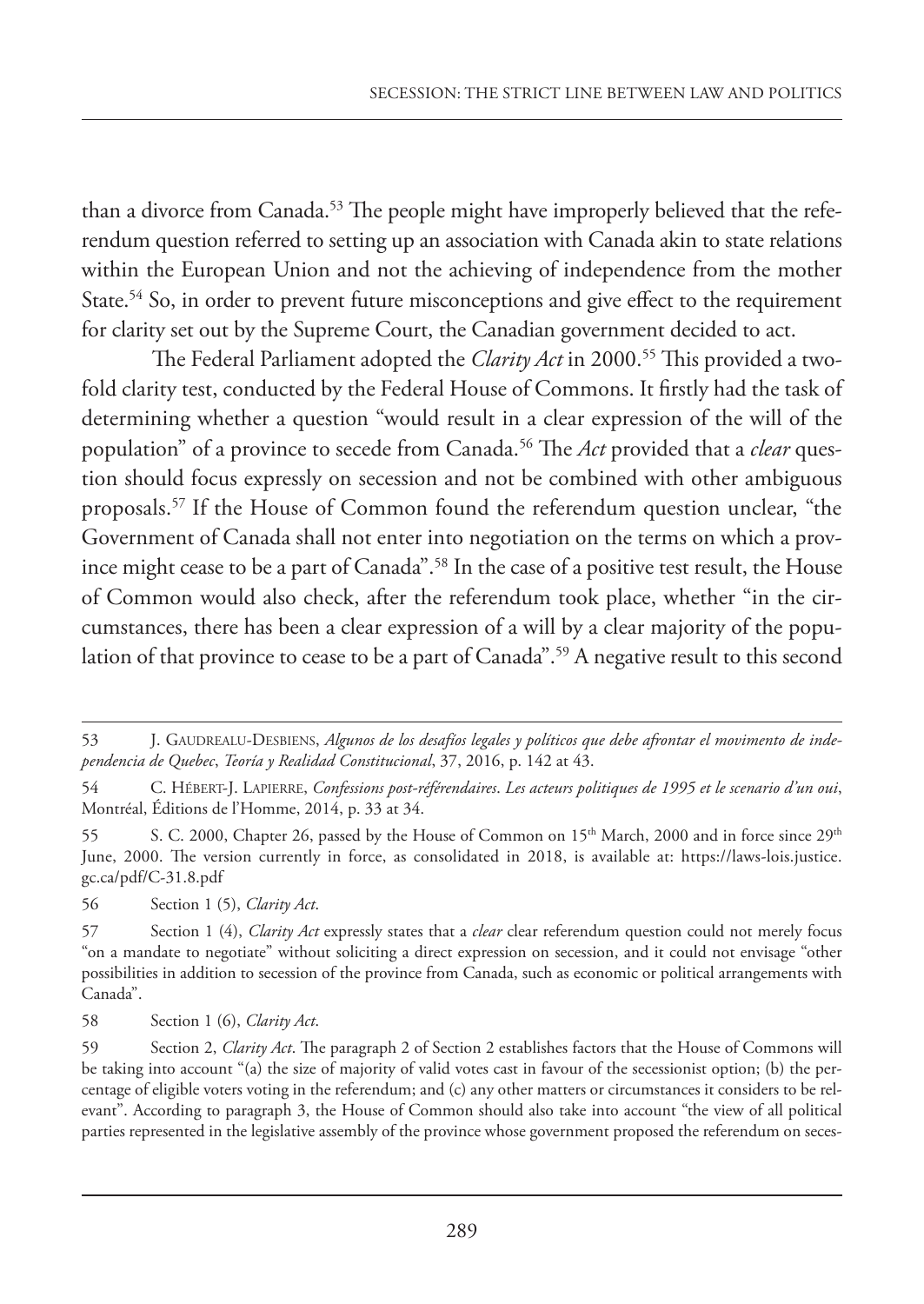test would also prevent the Canadian government from entering into negotiation.

It is evident that the *clarity* test puts a great degree of discretion into the hands of the House of Commons, which, in times of institutional crisis, may block access to a referendum. The rejection by Quebec of the *Clarity Act* was obviously explosive. The National Assembly passed the *Act Respecting the Fundamental Rights and Prerogatives of the Quebec People and the Quebec State*, 60 which declares the existence of the inalienable right of the Quebec people to freely decide its political regime and its legal *status*. 61 It also establishes that in the case of a provincial referendum, the winning option is that which obtains a simple majority of valid votes cast  $(50\% + 1).^{62}$ 

The legislative clash between the federal and provincial acts continues and the Canadian dilemma over what would constitute a clear majority in a clear referendum question remains unresolved.63 Furthermore, another controversial aspect of the "Canadian referendum model" is the uncertainty about the aftermath to the referendum. If there were, in Quebec, a referendum on a *clear* question (regarded as such by the Federal House of Common) and a *clear* majority voted "yes", what would the content be of the negotiations between the Quebec government, the other Canadian provinces and the Federal Government? The Canadian Advisory Opinion is not clear on this point,<sup>64</sup> and the *Clarity Act* has done very little to settle the matter.

The only reasonable way to prevent any kind of uncertainty would be through the federal and provincial governments entering into a prior agreement on both the re-

64 Supreme Court of Canada, *Reference re Secession of Quebec*, op. cit., par. 90-93.

sion, any formal statements or resolutions by the government or legislative assembly of any province or territory of Canada, any formal statements or resolutions by the Senate, any formal statements or resolutions by the representatives of the Aboriginal peoples of Canada, especially those in the province whose government proposed the referendum on secession, and any other views it considers to be relevant".

<sup>60</sup> Revised Statutes of Quebec, Chapter E-20.2, passed by the National Assembly on 7 December 2000, and in force since 28 February 2001. It is available at: http://legisquebec.gouv.qc.ca/en/ShowDoc/cs/E-20.2

<sup>61</sup> Section 2, *Act Respecting the Fundamental Rights and Prerogatives of the Quebec People and the Quebec State.*

<sup>62</sup> Section 4, *Act Respecting the Fundamental Rights and Prerogatives of the Quebec People and the Quebec State.*

<sup>63</sup> See, J. GAUDREALU-DESBIENS, *Algunos de los desafíos legales y políticos que debe afrontar el movimento de independencia de Quebec*, op. cit., p. 145. See also P. DUMBERRY, *Lesson learned from the Quebec* Secession Reference *before the Supreme Court of Canada*, in M. KOHEN (ed.), *Secession. International Law Perspectives*, Cambridge, Cambridge University Press, 2006, p. 446 at 450.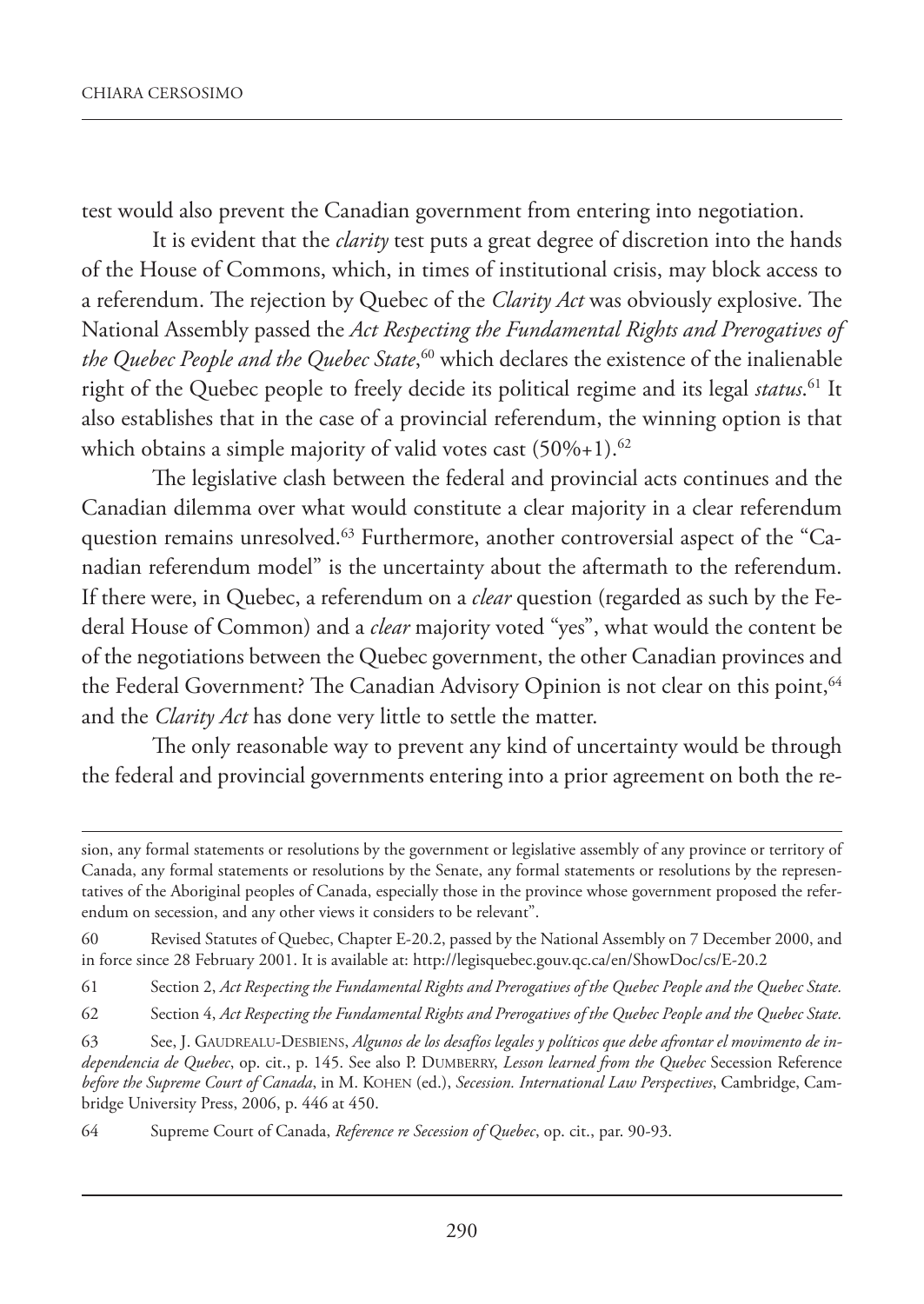ferendum modalities (question and winning option) and its effects.

This was actually the strategy followed in the United Kingdom on the occasion of the Scottish referendum on independence (2014).<sup>65</sup> Westminster and Edinburgh reached a prior agreement on the question, the majority and the effect of the referendum.<sup>66</sup> This agreement ensured the clarity of the entire process.

The Parliament of the UK and Parliament of Scotland ruled that the consequence of a majority of valid votes in favour of secession would be Scottish independence. The outcome of the referendum would be politically binding and the subsequent negotiations would be about the details of Scottish secession from the United Kingdom.<sup>67</sup>

The "British referendum model" seems to ensure the authority of the votes more than its Canadian equivalent. A clear question, like the one put before the Scottish people in 2014 ("Should Scotland be an independent country?"), and the prior knowledge of the effects of the referendum outcome, led voters to express a more conscious preference. Vagueness of the question and obscurity regarding the referendum consequences might push the electorate to vote for independence even though it does not really want it. So, in other words, if the question does not clearly refer to independence or if the the consequence of the affirmative vote does not imply a negotiation on independence, but a more general negotiation on institutional arrangements, people might vote "yes" just to achieve a reform of federalism (and not secession). This means a separation between the referendum question and the political meaning of the vote, *i.e.* an infringement of the fundamental values of legitimacy.<sup>68</sup> How could a referendum outcome that does not correspond to the wishes of the electorate be legitimately upheld?

<sup>65</sup> The United Kingdom and Scottish Parliaments agreed to promote an *Order in Council under Section 30 of the Scotland Act 1998* to allow a single-question referendum on Scottish independence. The text of the agreement is available at https://www2.gov.scot/resource/0040/00404789.pdf

<sup>66</sup> J. GAUDREALU-DESBIENS, *Algunos de los desafíos legales y políticos que debe afrontar el movimento de independencia de Quebec*, op. cit., p. 146.

<sup>67</sup> A. LÓPEZ BASAGUREN, *Demanda de secesión en Cataluña y sistema democrático. El Procés a la luz de la experiencia comparada*, op. cit, p. 181.

<sup>68</sup> In this sense, V. F. COMELLA, *Cataluña y el derecho a decidir*, op. cit., p. 469.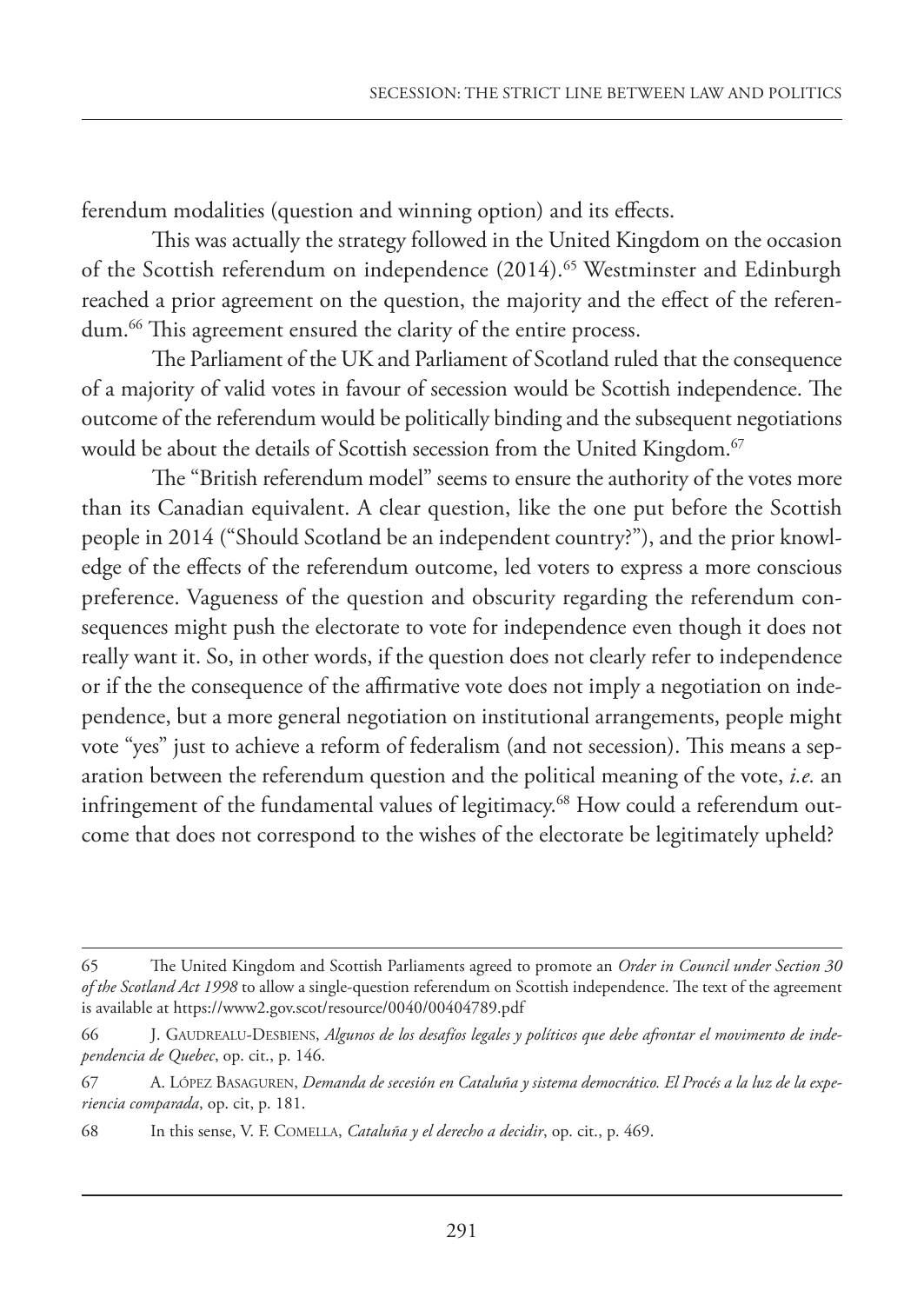## *5. The "right to decide"*

As a result of the great difficulty of achieving independence within the existing legal frameworks, both in Quebec<sup>69</sup> and in Catalonia,<sup>70</sup> secessionists have called for an alleged "right to decide". This right is something different from the basic right to vote in general elections, a right routinely exercised by both Quebecois and Catalans.71

This "right to decide" is conceived of as the collective right of a community of individuals, settled in the territory of an existing State, to express its wish to leave the mother State or, further, to secede unilaterally. Neither meaning of the "right to decide" has a legal basis, either in the Canadian or in the Spanish legal system.

If such a right is conceived of as the right of a community to be heard,72 *i.e.* to express its will in a referendum, and independence were the winning option, should negotiations be opened up between the seceding province/region, the federal government and the other provincial/regional governments anyway. The same question reemerges: what does the obligation to negotiate imply? Should the parties negotiate on the details of a province's independence or on any feasible institutional settlements?<sup>73</sup>

72 The configuration of a "right to be heard" in terms of a positive right is quite difficult, see, *Ibidem*, 466-469.

<sup>69</sup> Nevertheless, in Quebec the calling for the "right to decide" is less vigorous than in Catalonia. See, J. GAUDREALU-DESBIENS, *Algunos de los desafíos legales y políticos que debe afrontar el movimento de independencia de Quebec*, op. cit., p. 153.

<sup>70</sup> In Spain, the origin of the "right to decide" dates back to the *Plan Ibarretxe*, named after the Basque President in Office, who wanted to promoted a regional referendum to decide on the future status of the Basque Country.

<sup>71</sup> See, V. F. COMELLA, *Cataluña y el derecho a decidir*, op. cit., p. 461 at 462.

<sup>73</sup> Same Spanish scholars sustain that the "right to decide" is an implicit right, different from the right to self-determination, as it has its legal basis in the democratic principle. See, M. BARCELÓ, M. CORRETJA, A. GONZÁLEZ BONDIA, J. LÓPEZ, J. M. VILAJOSANA, *El derecho a decider. Teoría y práctica de un nuevo derecho*, 2015, Barceloma, Barcelona, p. 24 at 28. See also, J. RIDAO MARTÍN, *La juridificación del derecho a decidir en España. La STC 42/2014 y el derecho a aspirar a un proceso de cambio político del orden constitucional*, *Revista de Derecho Político*, 91, septiembre-diciembre, 2014, p. 101 at 102, 128, who considers that "el derecho a decidir no es equivalente al derecho a la autodeterminación puesto que tiene sustantividad propia: constituye una aspiración política amparada por la libertad de expresión y el derecho de participación".

*In contra*, F. ESPALDER, *Comentario a la STC 42/2014, de 25 de marzo, sobre la Declaración de soberanía y el derecho a decidir del pueblo de Cataluña*, op. cit.*,* p. 292 "el derecho a ser consultado no forma parte del derecho fundamental de participación política de los ciudadanos garantizado por el artículo 23.1 CE, ni existe un «derecho» a las instituciones catalanas a organizar cualquier tipo de referéndum o consulta sobre la independencia de Cataluña". See also V. F. COMELLA, *Cataluña y el derecho a decidir*, op. cit., p. 466 at 469.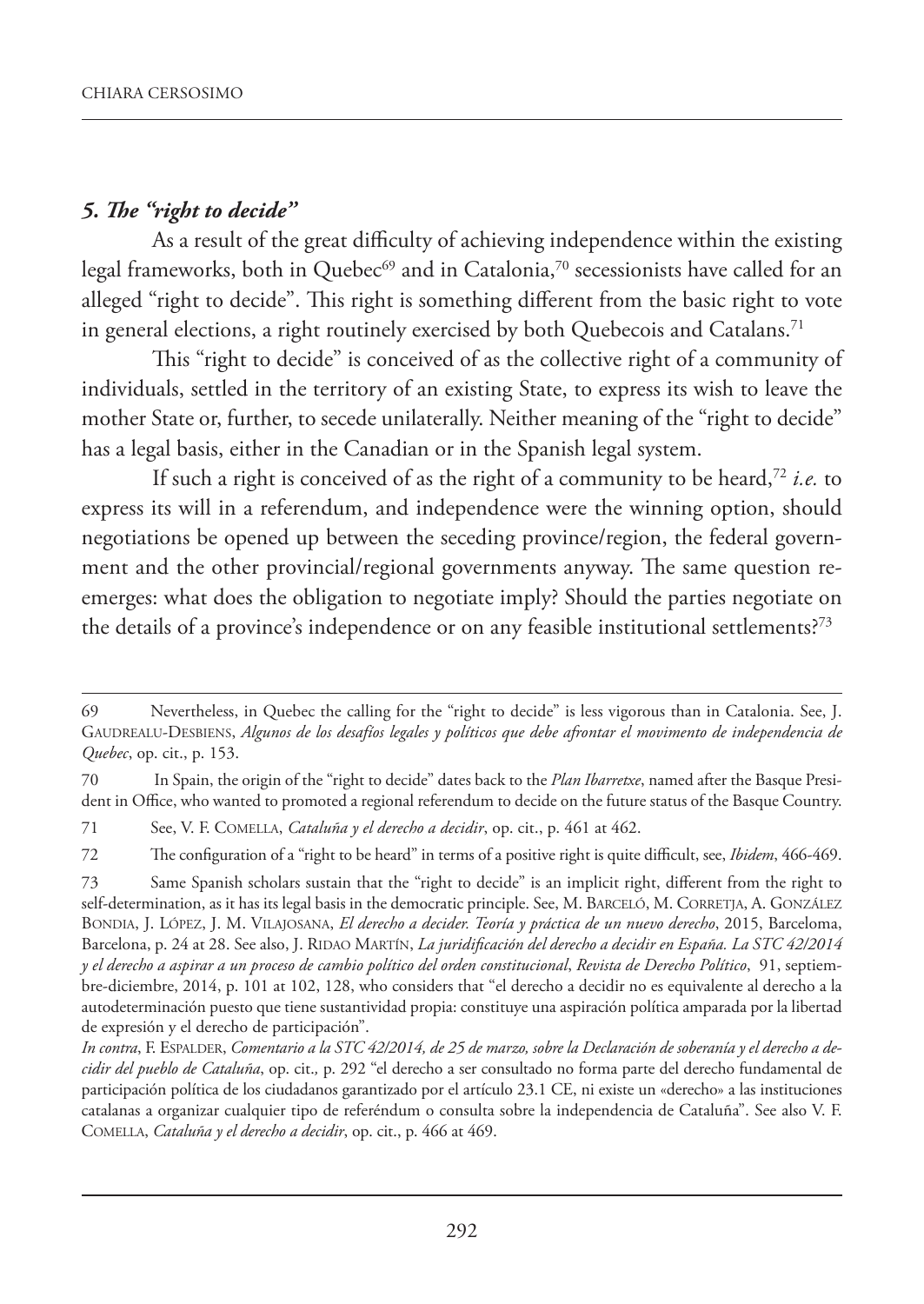On the other hand, if the "right to decide" entitled a community of individuals to secede unilaterally,74 it would be a "right" that does not feature in domestic law or international law. A right to secede is not generally foreseen by democratic legal systems (with very few exceptions)<sup>75</sup> and international law admits it only under particular circumstances. Both the *Vienna Declaration and Programme of Action* and the UN General Assembly's *Declaration on the Occasion of the Fiftieth Anniversary of the United Nations* laid down that as long as the domestic Government represents the whole people belonging to its territory, without any distinctions, people cannot impair the territorial integrity or the political unity of the State. As a consequence, only discriminated people can be allowed to secede from the parent State in the exercising of their civil and political rights. This is not the case with the Quebecois or the Catalans. The residents of Quebec and Catalonia freely make political choices and pursue their economic, social and cultural development, like all other Canadian and Spanish citizens.<sup>76</sup>

 For these reasons, the recognition by the Spanish Constitutional Court of the Catalans' "right to decide" did not confer a "legal" right to decide upon the Catalan people, but just accepted as legitimate the "political aspiration" to secede lawfully. Such an aspiration can actually be realized only through the existing constitutional procedures

<sup>74</sup> Three big theories were drawn up to justify this unilateral right to secede, respectively referred to as the principle of democracy; the principle of nationality and the concept of just cause. All of these are open to criticism, see V. F. COMELLA, *Cataluña y el derecho a decidir*, op. cit., p. 463 at 466.

<sup>75</sup> Even where this right is covered by a national constitutional provision (*i.e.* the Constitution of Ethiopia and the Constitution of Saint Christopher and Nevis), its effective exercise is quite complex. Art. 39.4 of the Ethiopian Constitution provides that "The right to self-determination, including secession, of every Nation, Nationality and People shall come into effect: a) when a demand for secession has been approved by a two-thirds majority of the members of the Legislative Council of the Nation, Nationality or People concerned; b) when the Federal Government has organized a referendum which must take place within three years of the time it received the concerned council's decision to secede; c) when the demand for secession is supported by a majority vote in the referendum; d) when the Federal Government has transferred its powers to the council of the Nation, Nationality or People that has voted to secede; and e) when the division of assets is effected in a manner prescribed by law"; while Section 113.2 of the Constitution of Saint Christopher and Nevis states that "A bill for the purpose of subsection (1) shall not be regarded as being passed by the Assembly unless, on its final reading, the bill is supported by the votes of not less than twothirds of all the elected members of the Assembly and such a bill shall not be submitted to the Governor-General for his or her assent […]".

<sup>76</sup> Supreme Court of Canada, *Reference re Secession of Quebec*, op. cit*.*, par. 134-138; STC 114/2017, in *Boletín Oficial del Estado*, Núm. 256, Martes 24 de octubre de 2017, Sec. TC., p. 102557-102558.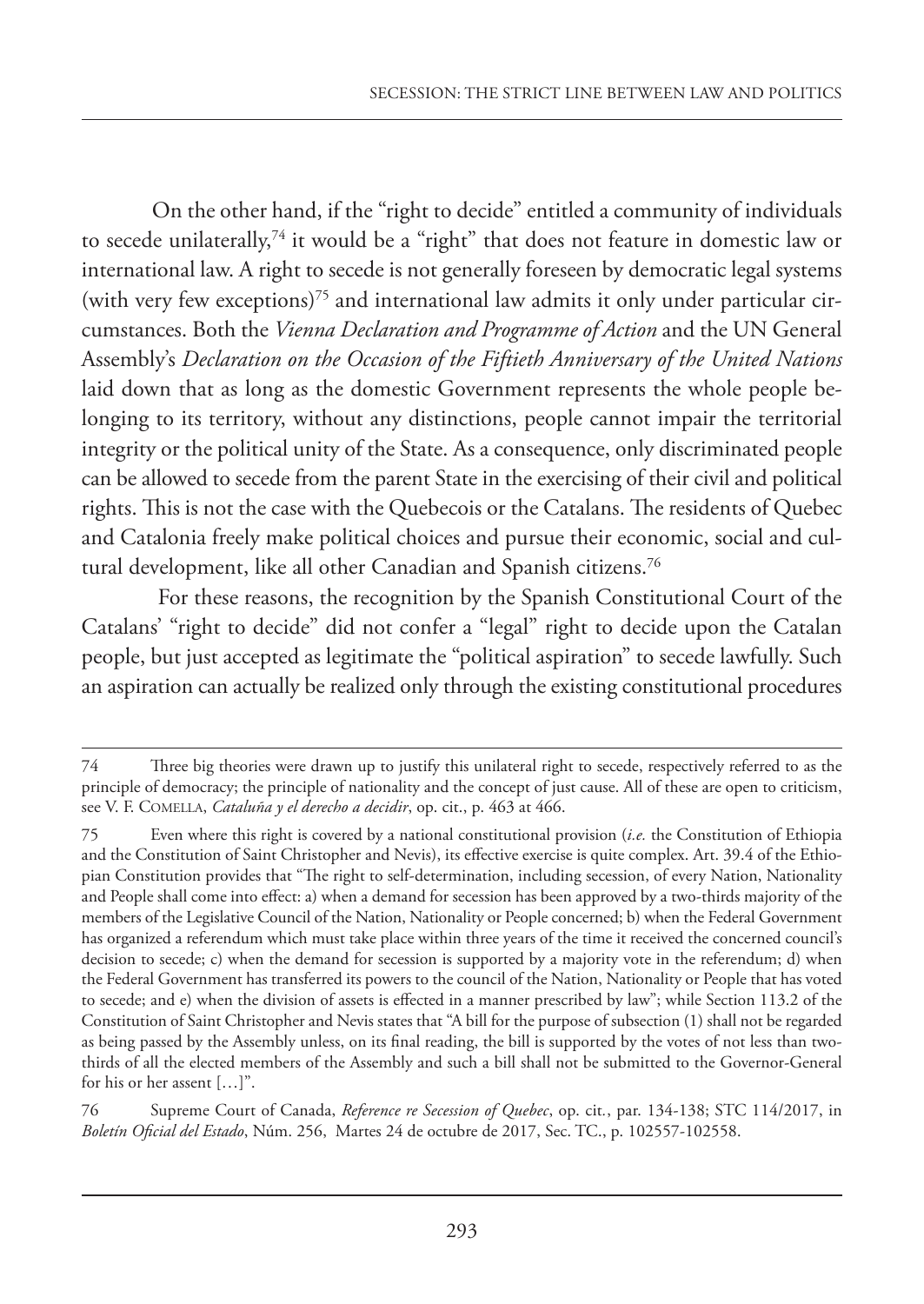and cannot take place outside the Spanish constitutional order.<sup>77</sup>

It is evident that the Spanish Court's interpretation of the "right to decide" is completely different from that of the Catalan independents,78 who consider the "right to decide" as a moral right to decide on their future and that it entrusts them with the power to use all legal frameworks to make its exercise possible. So, if the Spanish Constitution is a barrier to the right to decide, they may subvert it.

## *6. The principle of effectivity*

The existing barriers to finding a legal basis for the aim to secede have led many secessionists to seek support from the principle of effectivity.<sup>79</sup> According to this principle, international law may adapt to recognize a factual reality, regardless of the legality of the steps undertaken to its realization.<sup>80</sup> So, in other words, the international community may recognize a *de facto* entity as a new State, albeit it emerges from an unlawful act of secession (so-called "remedial secession").

The legal grounds for a remedial secession would be the International Court of Justice's Advisory Opinion of 22nd July, 2010, *Accordance with international law of the unilateral declaration of independence in respect of Kosovo*. 81 On this occasion, the UN General Assembly requested the International Court of Justice (ICJ) to decide whether the unilateral declaration of independence on the part of Kosovo was in accordance

80 *Supreme Court of Canada*, *Reference re Secession of Quebec*, cit., par. 141.

<sup>77</sup> STC 42/2014, in cit., p. 97 "una aspiración política a la que solo puede llegarse mediante un proceso ajustado a la legalidad constitucional con respeto a los principios de «legitimidad democrática», «pluralismo», «legalidad»".

<sup>78</sup> The position of Catalonia was confirmed by the Catalan Parliament's resolution 1/XI, of 9<sup>th</sup> November, 2015, which proclaimed the beginning of the process of creating an independent Catalan State; by the Catalan Parliament's resolution 306/XI, of 6<sup>th</sup> of October 2016, on the general political orientation of the Government; by the Law of the Catalan Parliament 19/2017, of 6<sup>th</sup> September, on the «referendum de autodeterminación»; by the Law of Catalan Parliament 20/2017, of 8th of September, on the «transitoriedad jurídica y fundacional de la República».

<sup>79</sup> See, for instance, J. LÓPEZ, *A Right to Decide? On the Normative Basis of a Political Principle and its Application in the Catalan Case*, in K. J. NAGEL & RIXEN (eds.), *Catalonia in Spain and Europe. Is There a Way to Independence?*, Baden, Baden: Nomos, 2015, p. 28.

<sup>81</sup> G. A., Res. 63/3 requested the Opinion of the Court on the following question "Is the unilateral declaration of independence by the Provisional Institutions of Self-Government of Kosovo in accordance with international law?".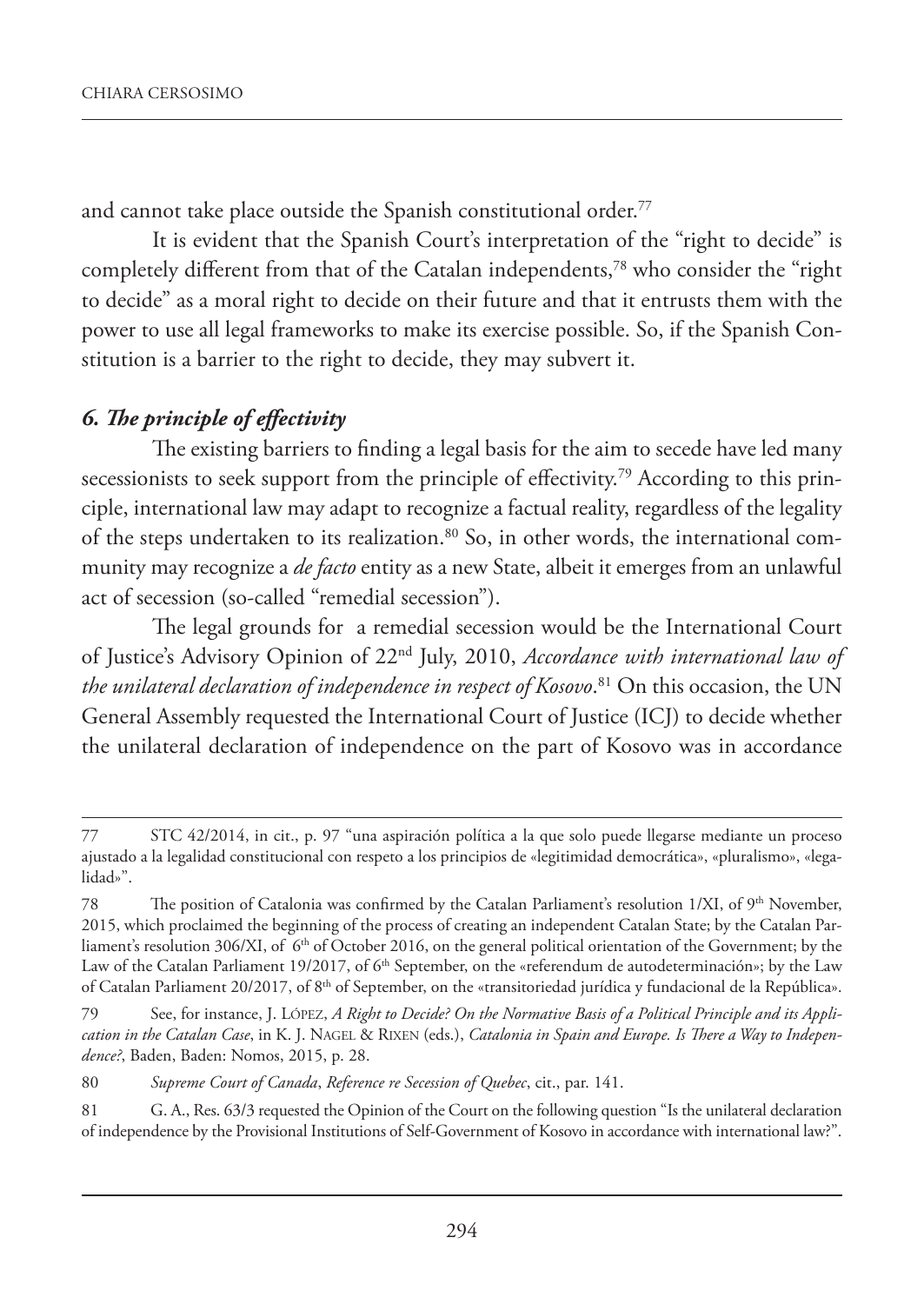with international law. Embracing the so-called avoidance doctrine, $82$  the ICJ just responded that neither general international law nor the *lex specialis* created by Security Council resolution  $1244$  (1999)<sup>83</sup> prohibited the declaration of independence in question. So, the Kosovan declaration of 2008 did not violate any applicable rule of international law.

The ICJ expressly refused to deal with the matter of whether international law provided for a right to "remedial secession" and, if so, under what circumstances.<sup>84</sup> It distinguished between the question put before it and that put before the Supreme Court of Canada in 1998. The Canadian Court was questioned whether international law entrusted people to a positive right to secede, while the ICJ was asked whether international law prohibited a unilateral declaration of independence.85 It is clear that the scopes of the two assessments were different: the Canadian Court evaluated, *ex ante*, the existence of a positive right to secession, whilst the ICJ assessed, *ex post*, the compatibility of a specific unilateral declaration of independence with international law. Therefore, the mere fact that a particular act, such as the Kosovan declaration of independence, had not violated international law was not to be considered as an exercise of a right conferred by the ICJ.86

Ultimately, it is hard to sustain that the ICJ's Advisory Opinion on Kosovo's unilateral declaration of independence should be the basis for the recognition of a "legal" "right to decide". This Opinion deals with a very concrete factual situation which does not permit

<sup>82</sup> The avoidance doctrine is the technique, used, in particular, by the US Supreme Court, of avoiding having to rule on a constitutional issue, resolving the case on other grounds. On the using of avoidance doctrine by international courts, see J. ODERMATT, *Patterns of avoidance: political questions before international courts*, *International Journal of Law in Context*, 14, 2018, p. 221 at 236.

<sup>83</sup> S. C. Res. 1244 (1999) on the situation relating to Kosovo, available at: https://documents-ddsny.un.org/doc/UNDOC/GEN/N99/172/89/PDF/N9917289.pdf?OpenElement

<sup>84</sup> International Court of Justice's Advisory Opinion of 22nd July, 2010, *Accordance with international law of the unilateral declaration of independence in respect of Kosovo*, par. 82-83. The full text is available at: https://www.icjcij.org/files/case-related/141/141-20100722-ADV-01-00-EN.pdf

<sup>85</sup> *Ibidem*, par. 56.

<sup>86</sup> *Ibidem.*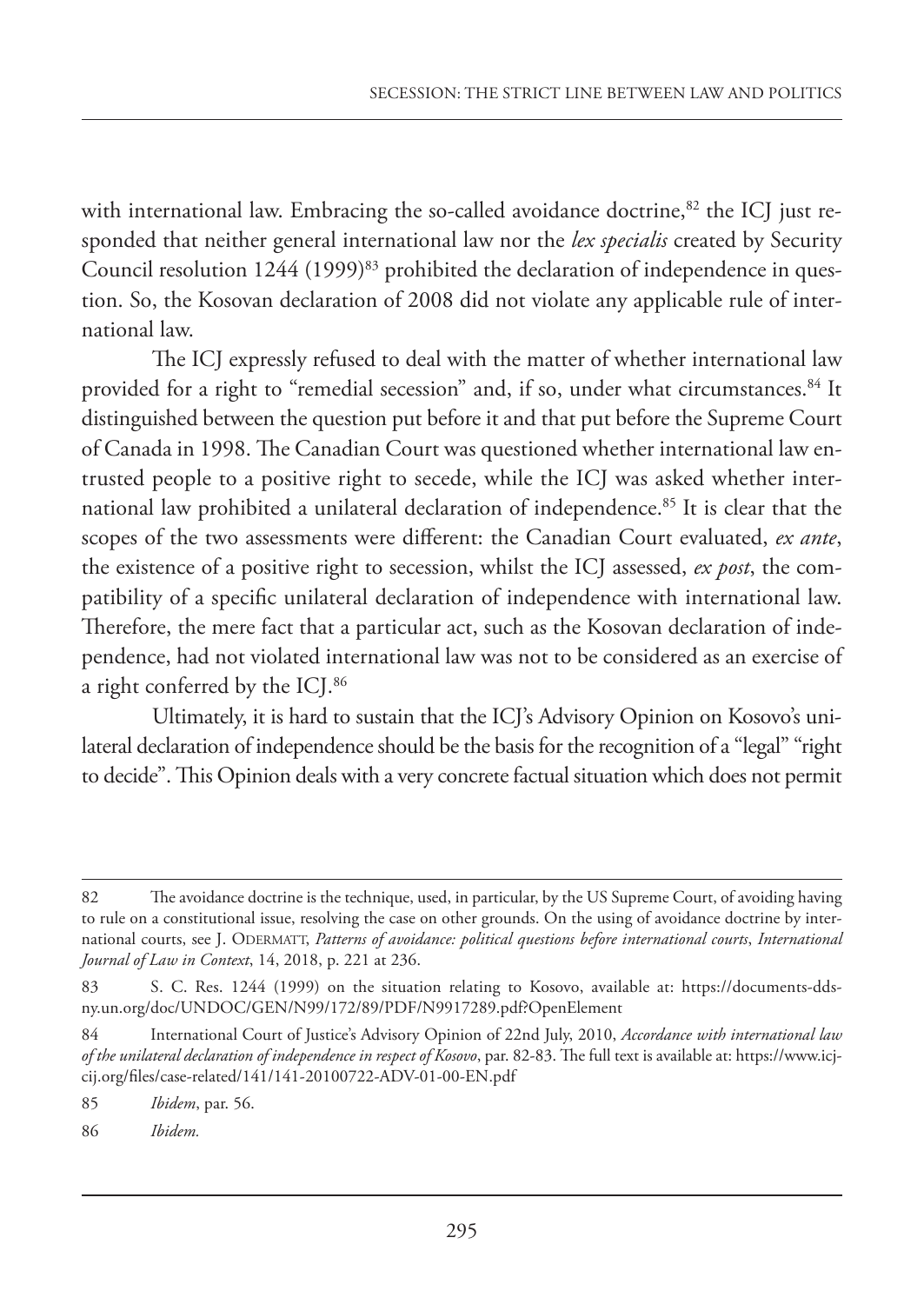the ICJ statements to be taken out of context.<sup>87</sup> Of course, in some cases, international law may, *ex post facto*, draw legal conclusions from a factual situation, but it does not create *per se* a new right. If a unilateral declaration of independence is not in contrast with international law, it does not imply the right to infringe the domestic legal order.

## *7. European Union Membership for a new State*

According to the Vienna Convention on the Succession of States in Respect of Treaties of 1978, when a part of a territory of a State separates to form a new State and the predecessor State continues to exist, the automatic application of an international treaty constituting an international organization is excluded if it would be incompatible with the object and purpose of the treaty or it would radically change the conditions of its operation (arts.  $34$  (2) (b) and  $35$  (c)).

There is no doubt that an automatic accession of an independent Scotland or Catalonia to the EU would be both incompatible with the object and purpose set out in the Treaty on European Union (TEU) and would radically change the conditions for the operation of EU treaties (*i.e.* the existence of particular Member States and their relative size of territory and population). However, it is worth noting that, although the rules of the Vienna Convention on Succession of States in Respect of Treaties apply to any treaty which is the consistent instrument of an international organization, they do not jeopardise any relevant rule of the international organization itself (first of all, those concerning the acquisition of membership).<sup>88</sup> Thus, the effect of a state succession on membership of an international organization depends firstly on the relevant rules of the organization at issue.<sup>89</sup>

<sup>87</sup> What, in particular, should not be generalized is the affirmation contained in par. 121 of the International Court of Justice's Advisory Opinion of 22<sup>nd</sup> July, 2010, according to which "the authors of the declaration of independence were not bound by the framework of powers and responsibilities established to govern the conduct of the Provisional Institutions of Self-Government", and, so, it should not be sustained that secessionists may act outside the rules of their national constitutional framework.

<sup>88</sup> See art. 4 Vienna Convention on Succession of State in Respect of Treaties.

<sup>89</sup> See J. CRAWFORD SC and A. BOYLE, *Annex A. Opinion: Referendum on the Independence of Scotland-International Law Aspects*, p. 92 at 94 available at https://assets.publishing.service.gov.uk/government/uploads/system/up loads/attachment\_data/file/79408/Annex\_A.pdf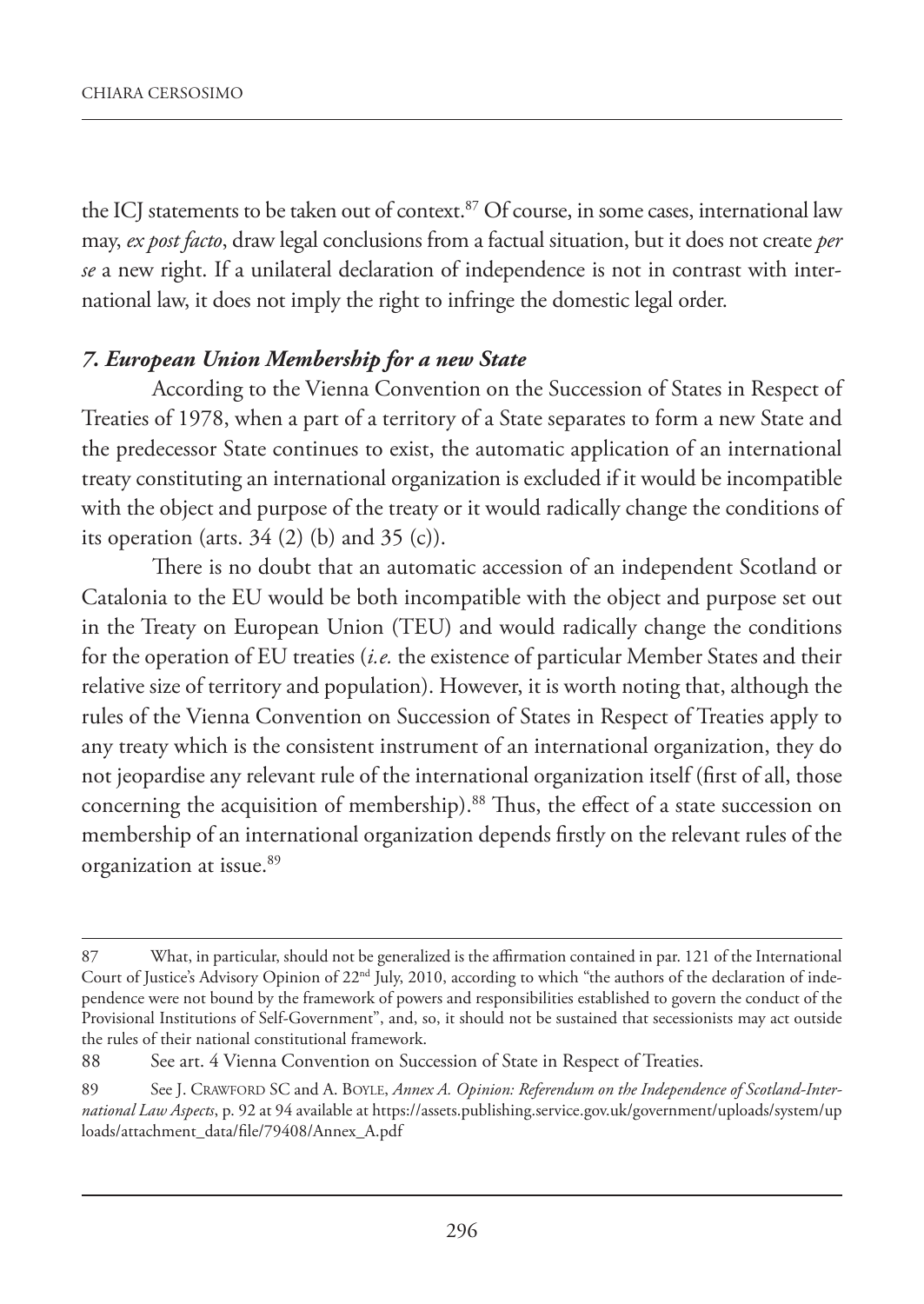EU Law does not include any specific rule on the accession (automatic or not) to the EU of a new entity created by its obtaining independence from the territory of a pre-existing Member State. Moreover, there is no precedent for a metropolitan part of an EU Member State becoming independent and claiming automatic membership or seeking to join the EU in its own right. As a consequence, the following considerations must necessarily be somewhat speculative.

Taking into account the norms of the EU Treaties, it is most likely that an independent Scotland or Catalonia would be required to follow the ordinary procedure on joining the EU as a new Member State.<sup>90</sup> According to art. 49 TEU, any European State which respects the values of art. 2 TEU and is committed to promoting them may apply to become a member of the Union. The EU institutions must consider the application in accordance with the procedural requirements and the existing EU Member

<sup>90</sup> The three last Presidents of the European Commission have spoken in favour of this assumption. Firstly, Romano Prodi, President of the Commission, on 1<sup>st</sup> March, 2004, stressed that a new independent region would become, as a result of its secession from an existing EU Member State, a third country in relation to the Union and all treaties would not apply to its territory from the first day of its independence (*Official Journal of European Union*, 3rd April, 2004). Secondly, the same answer was given by José Manuel Barroso, President of the Commission, eight years later, on the behalf of another College of Commissioners (*Official Journal of European Union*, 3rd December, 2012 and 1<sup>st</sup> February, 2004). Thirdly, exactly the same answer was given by Jean-Claude Juncker, President of the Commission, as recently as in September 2015 Van Rompuy, President of the European Council, has also taken the same position, see *Remarks by the President of the European Council on Catalonia*, 12<sup>th</sup> December, 2013, EUCO 267/13, PRESS 576 (European Council).

On the contrary, the supporters of both Scottish and Catalan independence had argued, at least at the beginning, that the new Scottish and/or Catalan States, as a result of secession, would have the right to preserve, automatically, their membership in the EU without the need to amend the EU Treaties or have negotiations with the other EU Member States. See, K. CONNOLLY, *Independence in Europe: Secession, Sovereignty, and the European Union*, *Duke Journal of Comparative and International Law*, 24, 2013, p. 51 to 105, which mentions the declarations of both Nicola Sturgeon, the Scottish Primer Minister, actually in office, and Oriol Junqueras, a Catalan nationalist. Artus Mas, the President of the Government of Catalonia from 2010 to 2015, spoke in the same terms in a speech given in Brussels on the 7th November, 2012. Given the absence of any legal basis for such argumentation, certain members of both Scottish and Catalan independence movements have supported the idea that, in order to ensure the EU Membership of the new independent States, just a modification of the EU Treaties would be necessary under art. 48 TEU, while the procedure under art. 49 TEU would be redundant. In this sense, N. MACCORMICK, *The European Constitutional Convention and the Stateless Nations*, *International Relations*, vol. 18, 3, 2004, p. 331; D. EDWARD, *EU Law and the Separation of Member State*s, *Fordham International Law Journal*, 36, 2013, p. 1151; S. DOUGLAS-SCOTT, *How Easily Could an Independent Scotland Join the EU?*, *University of Oxford. Legal Research Paper*, 14, 2014. For a critical analysis on this last theory, J. PIRIS, *La Unión Europea, Cataluña y Escocia (Cuestiones jurídicas sobre las recientes tendencias secesionistas en los Estados Miembros de la UE)*, *Teoría y Realidad Constitucional*, 37, 2016, p. 120 to 127.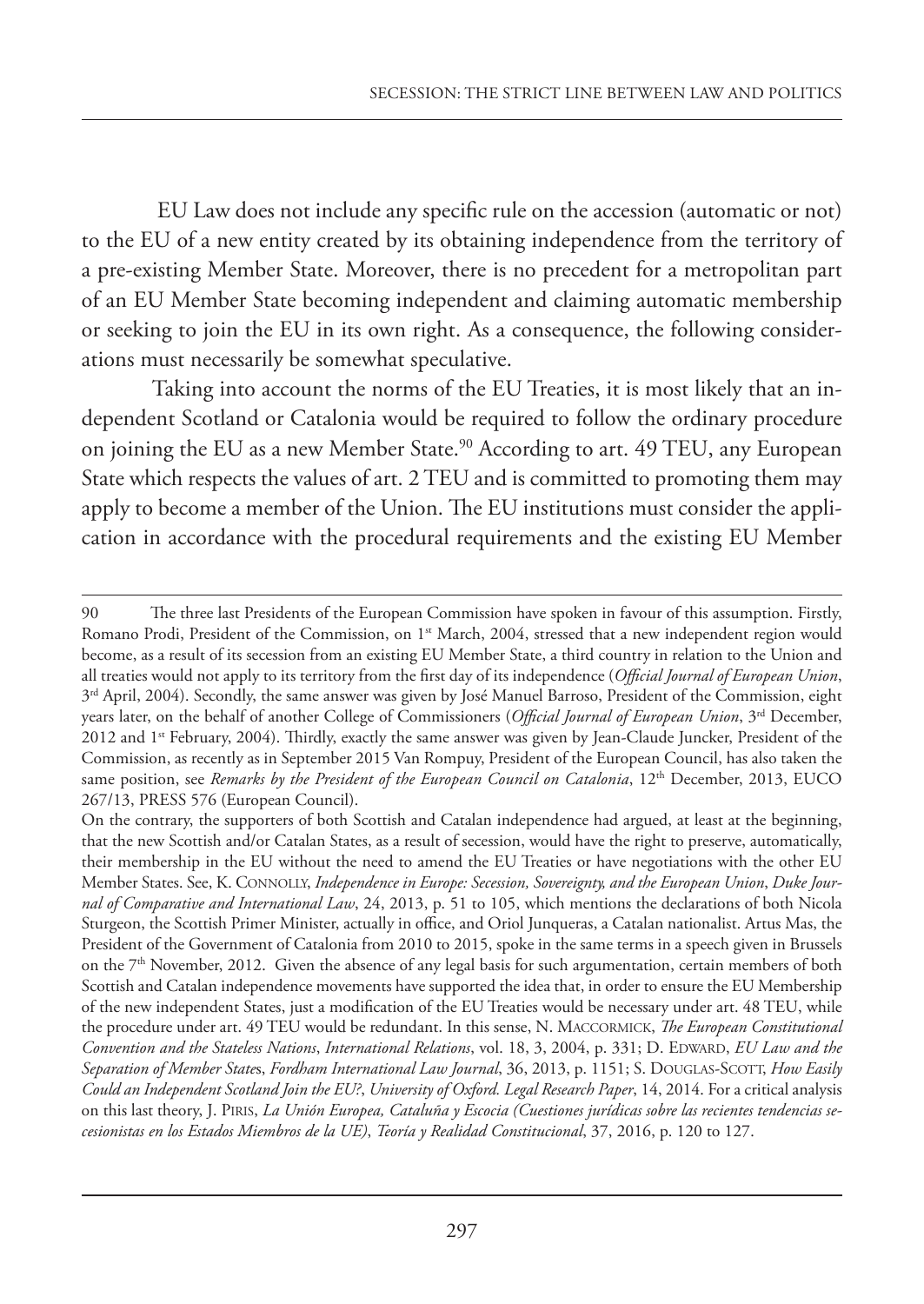States and the applicant(s) must unanimously ratify a treaty on the admission.

So, in order to achieve EU membership, a new entity must be firstly recognised as a new State by the international community and, secondly, it must respect and promote the values of art. 2 TEU.

 Art. 2 TEU entails respect for the rule of law, *i.e.* compliance with the normative provisions of the national legal system, this condition can clearly not be met if Scotland and/or Catalonia declare independence unilaterally in breach of the constitutional rules of the metropolitan State to which they belong. As a consequence, other EU Member States will be forced to refuse recognition of Scotland and/or Catalonia as States which are independent of UK and Spain respectively and any application for EU membership on the part of Scotland or Catalonia could not be accepted.<sup>91</sup>

On the other hand, if Scotland and/or Catalonia lawfully achieved independence, the accession process could be simplified by the fact that they are already subject to EU Law as a part of a EU Member State (UK and/or Spain), although it could never lead to an automatic accession. The eventual simplification would still be an effect of negotiations between the new independent States, the EU institutions and the EU Member States. However, in any case, the ultimate result of the accession would be a necessary treaty to make amendments to all EU treaties as a consequence of this increase in membership.92

The issue of EU membership for Scotland was hotly debated during the 2014 campaign for the referendum on independence. The idea that an independent Scotland would be able to achieve EU membership was especially challenged by the so-called "Better Together" campaign. Membership of the EU became a debatable issue and the possibility of an independent Scotland's joining was disputed. The doubt around EU membership moulded the election as the uncertainty influenced some otherwise "yes" voters.93 Notwithstanding this, the safe "no" vote that ensured EU membership seems

<sup>91</sup> In this sense, J. PIRIS, *La Unión Europea, Cataluña y Escocia (Cuestiones jurídicas sobre las recientes tendencias secesionistas en los Estados Miembros de la UE)*, op. cit., pp. 111-112.

<sup>92</sup> In this sense, J. CRAWFORD SC and A. BOYLE, *Annex A. Opinion: Referendum on the Independence of Scotland-International Law Aspects,* op. cit., p. 101.

<sup>93</sup> It is worth noting that EU membership would be vital to an independent Scotland's economy, thus the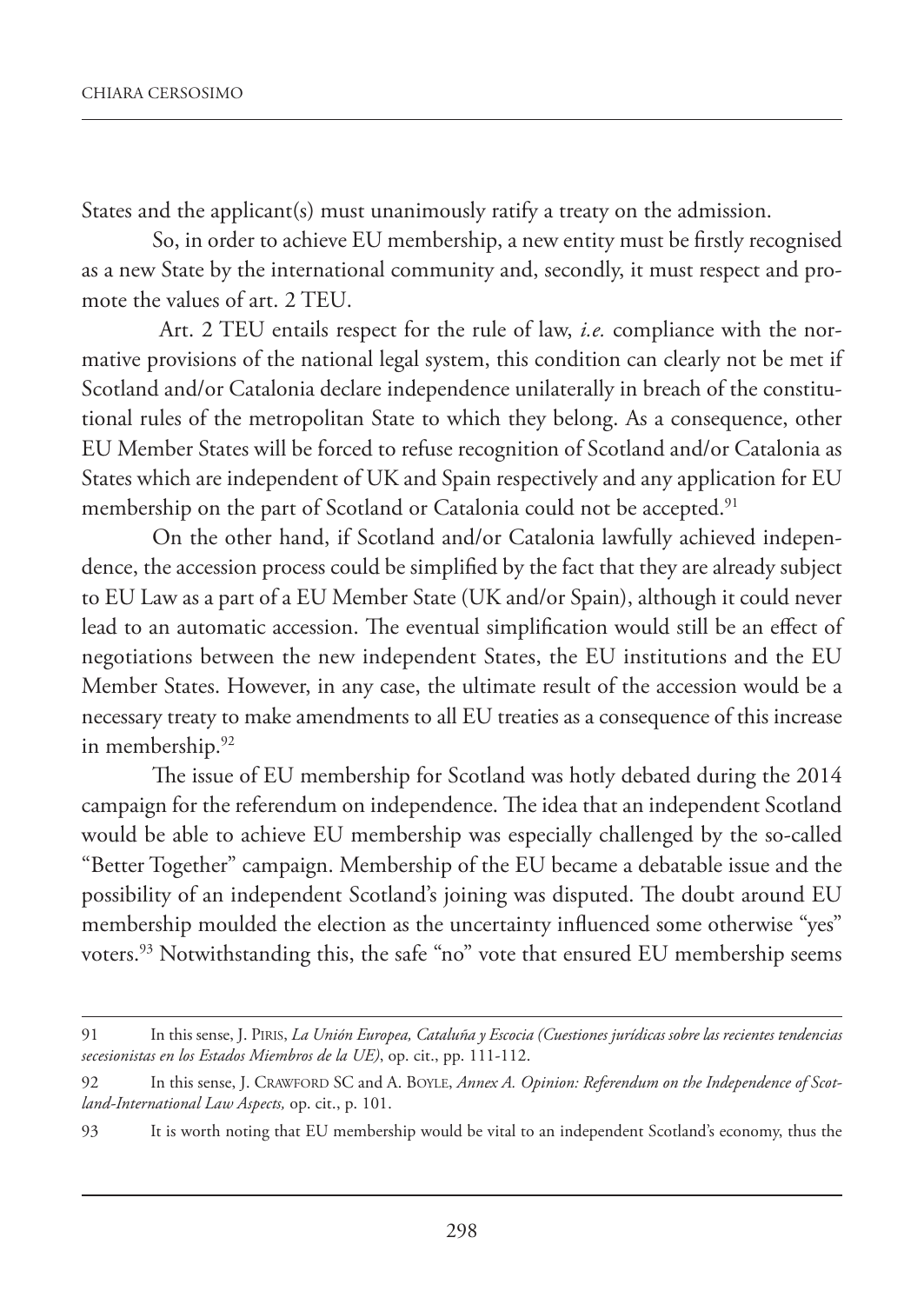to have now been nullified by the Brexit vote.<sup>94</sup>

Indeed, in June, 2016, the majority of British citizens voted to leave the European Union<sup>95</sup> and, shortly after, Prime Minister Theresa May declared the intention to pursue a "hard" Brexit, severing most ties with EU. This resulted in the possibility of there being a fresh Scottish referendum on independence.

The Scottish anti-Brexit rhetoric is focused on a new push for secession by leveraging on the (problematic) constitutional relationship between England and Scotland. In a nutshell, Brexit would be the latest example of Westminster's policies being forced upon the Scottish people without their consent because Scotland would be subject to the unwanted consequences of leaving the EU, one of the main causes of the negative outcome of the 2014 referendum.

What is more, a 2018 poll indicates that a majority of Scots are in favour of independence once the UK leaves the EU, but, at the same time, it also shows that a majority of Scots are in favour of the union if Brexit is abandoned.<sup>96</sup> Under these circumstances, it is more than likely that if and when a hard Brexit takes place, the (majority of the) Scottish Parliament, in reference to the continuing political divergence between Edinburgh and Westminster, will be ready to call formally for a second referendum on secession.<sup>97</sup>

In short, the EU membership of an independent Scotland and/or Catalonia

doubt around membership was a powerful push for citizens to vote "no". See B. RILEY-SMITH, *Alex Salmond and William Hague clash over an independent Scotland's EU membership*, *The Telegraph*, 28 April 2014, available at https://www.telegraph.co.uk/news/uknews/scottish-independence/10795070/Alex-Salmond-and-William-Hagueclash-over-an-independent-Scotlands-EU-membership.html; I. TRAYNOR, *Alex Salmond Insists Independent Scotland Would Remain in EU*, *The Guardian*, 28th April, 2014, available at https://www.theguardian.com/politics/2014/ apr/28/alex-salmond-independent-scotland-remain-european-union.

<sup>94</sup> See M. K. THOMPSON, *Brexit, Scotland and the Continuing Divergence of Politics*, *The Midwest Quarterly*, 60, 2, 2019, pp. 141-142.

<sup>95</sup> The Brexit referendum was actually passed by a narrow margin of 4% of the vote. Furthermore, not all of the nations in the UK favoured leaving: 53.4% voters in England supported Brexit, while Scottish voters rejected it with 62% voting to stay in.

<sup>96</sup> Deltapoll, *Scotland Poll*, September 2018, available at www.deltapoll.co.uk/wp-content/uploads/2018/ 09/Scotland-website.pdf

<sup>97</sup> See M. K. THOMPSON, *Brexit, Scotland and the Continuing Divergence of Politics*, op. cit.*,* p. 151 to 156.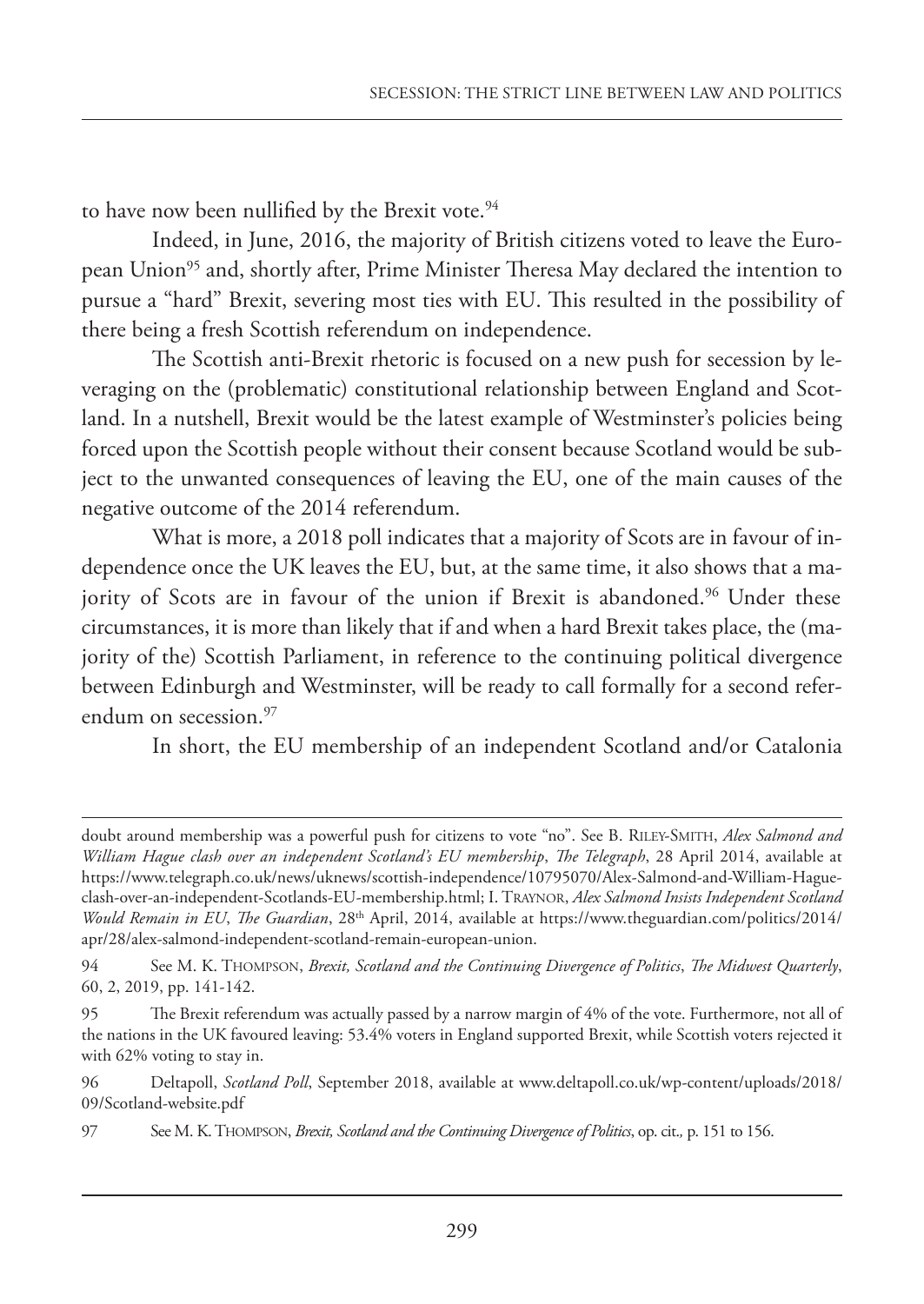seems to be one of the focal points of the campaigns on secession. It has the power to strongly influence public opinion and even overturn election results. That said, the issue of secession of a metropolitan part of an existing EU Member State, such as the UK and Spain, is strictly related to the position that is taken by the EU institutions,<sup>98</sup> as well as the outcome of any possible negotiations between the EU, its Member States and the applicant(s) for membership.

#### *8. Final Remarks*

A community of individuals, established in the territory of an existing State, who enjoy the same civil and political rights as the other citizens may not claim a "positive" right to secede. The demands relating to the desire for independence of the Catalan, Quebecois and Scottish peoples can materialize solely and exclusively within the framework of their respective domestic legal systems.

Even if the difficulty of achieving secession lawfully were to lead one of these peoples to a unilateral declaration of independence, recognition by the international community of the resulting entity as a new State is not a foregone conclusion. A successful outcome to the independence process largely depends on the support of the most powerful countries in the World.<sup>99</sup> On the other hand, the recognition of a new State also relies on the legitimacy of the process by which the *de facto* secession is pursued. If an emergent State has disregarded legitimate obligations laid down in the legal system of the State to which it previously belonged, it can expect that disregard to hinder its being granted international recognition.<sup>100</sup>

Would Catalonia obtain the support of other European Union Member States

<sup>98</sup> On the position so far adopted by European institutions, see n. 90.

<sup>99</sup> In this sense, M. STERIO, *On the Right to External Self-Determination*, op. cit., p. 149, according to whom the classical theories of recognition under international law (the constitutive theory and the declaratory theory) remain unapplied in practice and it is often the international political reality that dictates whether an entity is treated as a state by international community. On the recognition of States, see J. CRAWFORD, *The creation of States in International Law*, New York, Oxford University Press 1979, p. 3 at 29; J. DUGARD and D. RAIČ, *The role of recognition in the law and practice of secession*, in M. G. KOHEN (ed.), *Secession. International Law Perspectives*, op. cit., p. 94 at 111.

<sup>100</sup> In this sense, Supreme Court of Canada, *Reference re Secession of Quebec*, cit., par. 143.